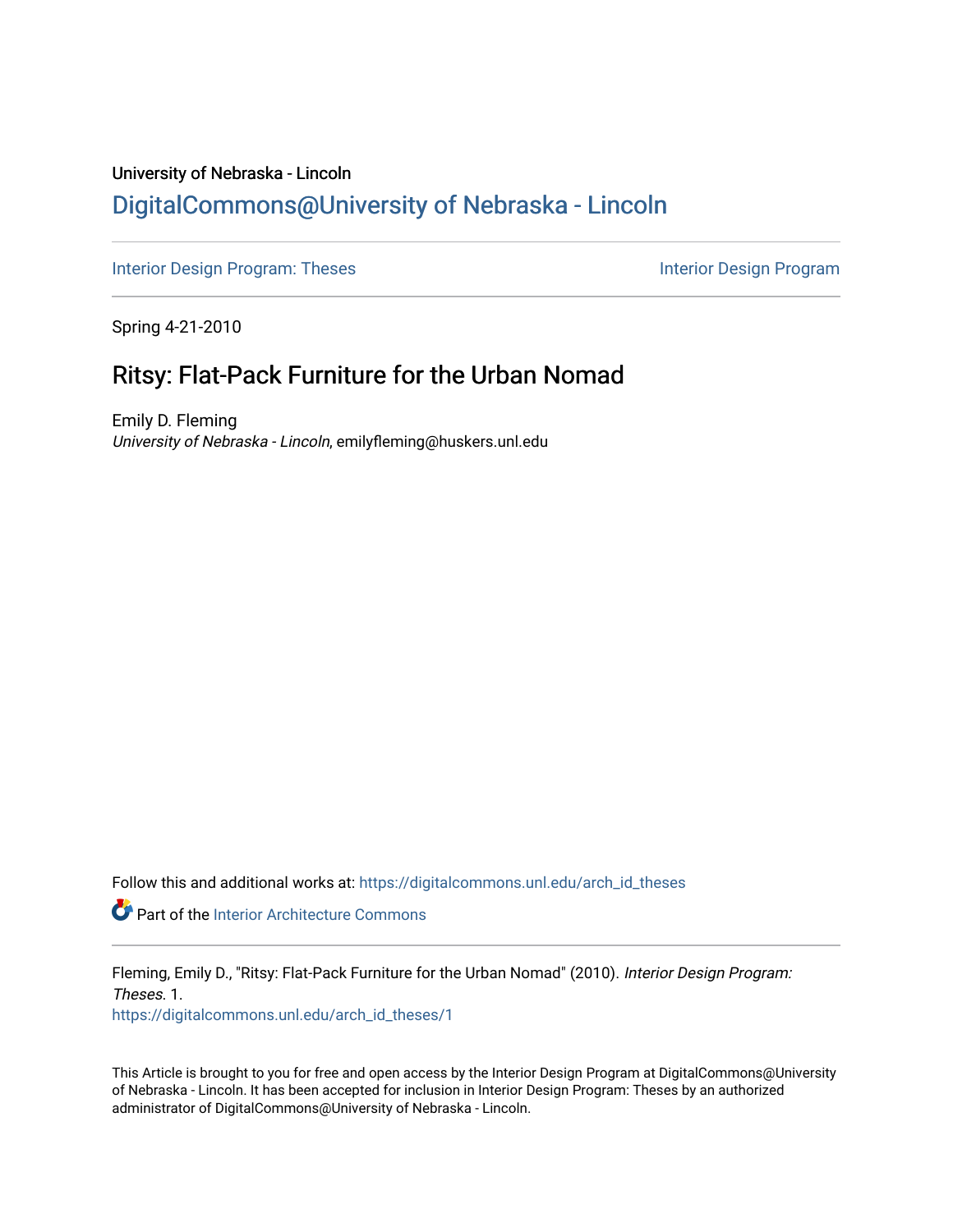# RITSY: FLAT-PACK FURNITURE FOR THE URBAN NOMAD

by

Emily D. Fleming

# A THESIS

Presented to the Faculty of

The Graduate College at the University of Nebraska

In Partial Fulfillment of Requirements

For the Degree of Master of Science

Major: Architecture

Under the Supervision of Professor Betsy Gabb

Lincoln, Nebraska

May, 2010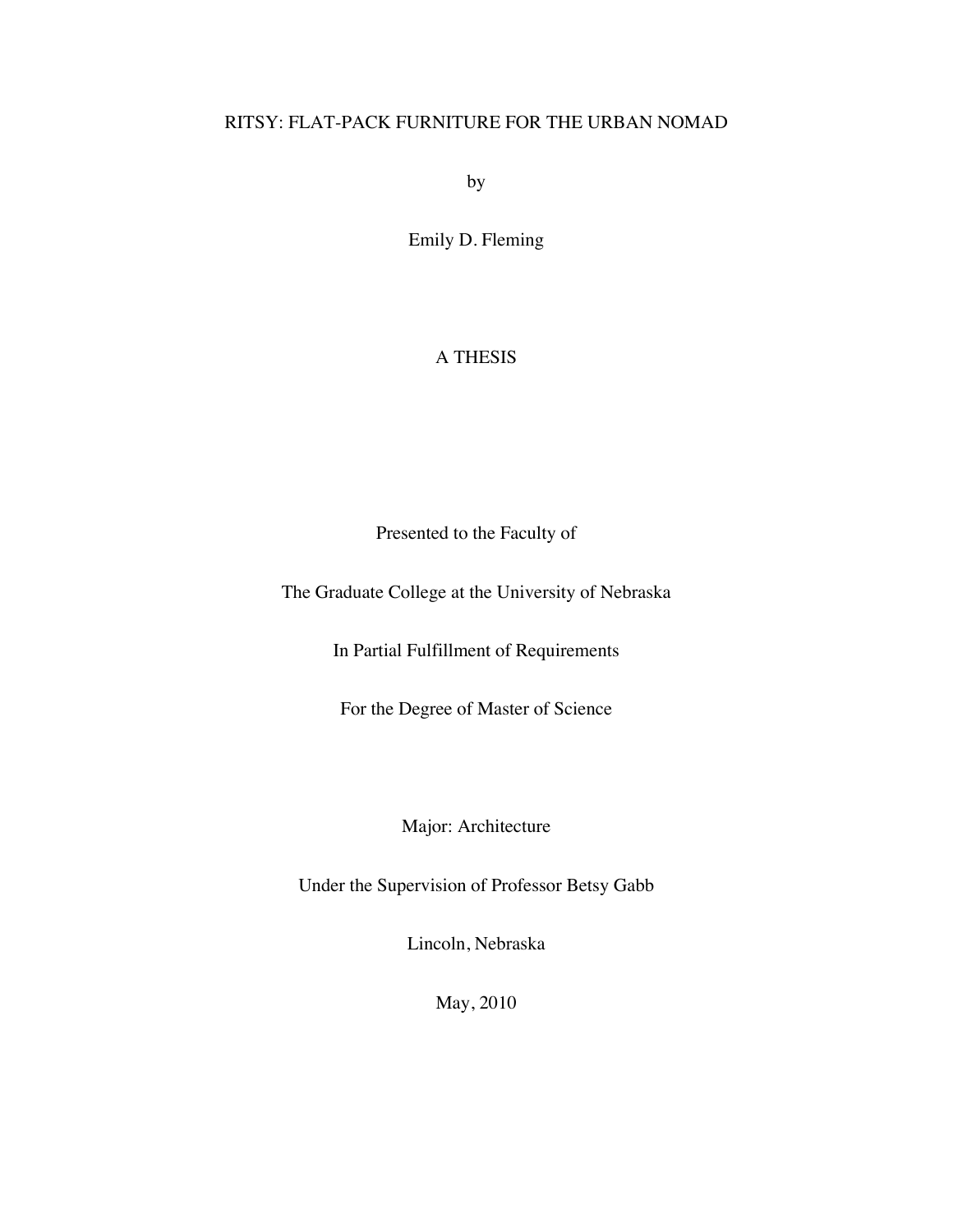### RITSY: FLAT-PACK FURNITURE FOR THE URBAN NOMAD

Emily Dyan Fleming, M.S.

University of Nebraska, 2010

Adviser: Betsy Gabb

Today modern technology has allowed us the choice of vast geographical locations for living and working. About 1 in 6 Americans move each year. The highest mobility rates are found for young adults, ages 20 to 24 who were associated with over one third of the entire moving population, in a single year. (Hansen, 2008) The Americans of today enduring this behavior pattern are termed Urban Nomads. The ideals of such a person and behavior rest in the ability to live simply for the sake of mobility.

The combination of our economy today, the exceedingly important environmental issues that arise, and the ongoing ideals of the Urban Nomads have led us to question, 'Can I do without it?' 'Can I do with less?' because, the less we own, the less we have to move, the simpler we can live. The new motto arising for American living: 'Living Well with Less'. 'The fact that people are no longer tied to specific places,… means that there is a huge drop in demand for traditional, private, enclosed spaces.' (The New Oases, 2008)

The new ideals of the modern American living and working today provide opportunity for the design of functional spaces, furniture, and product design to accommodate the new way of life.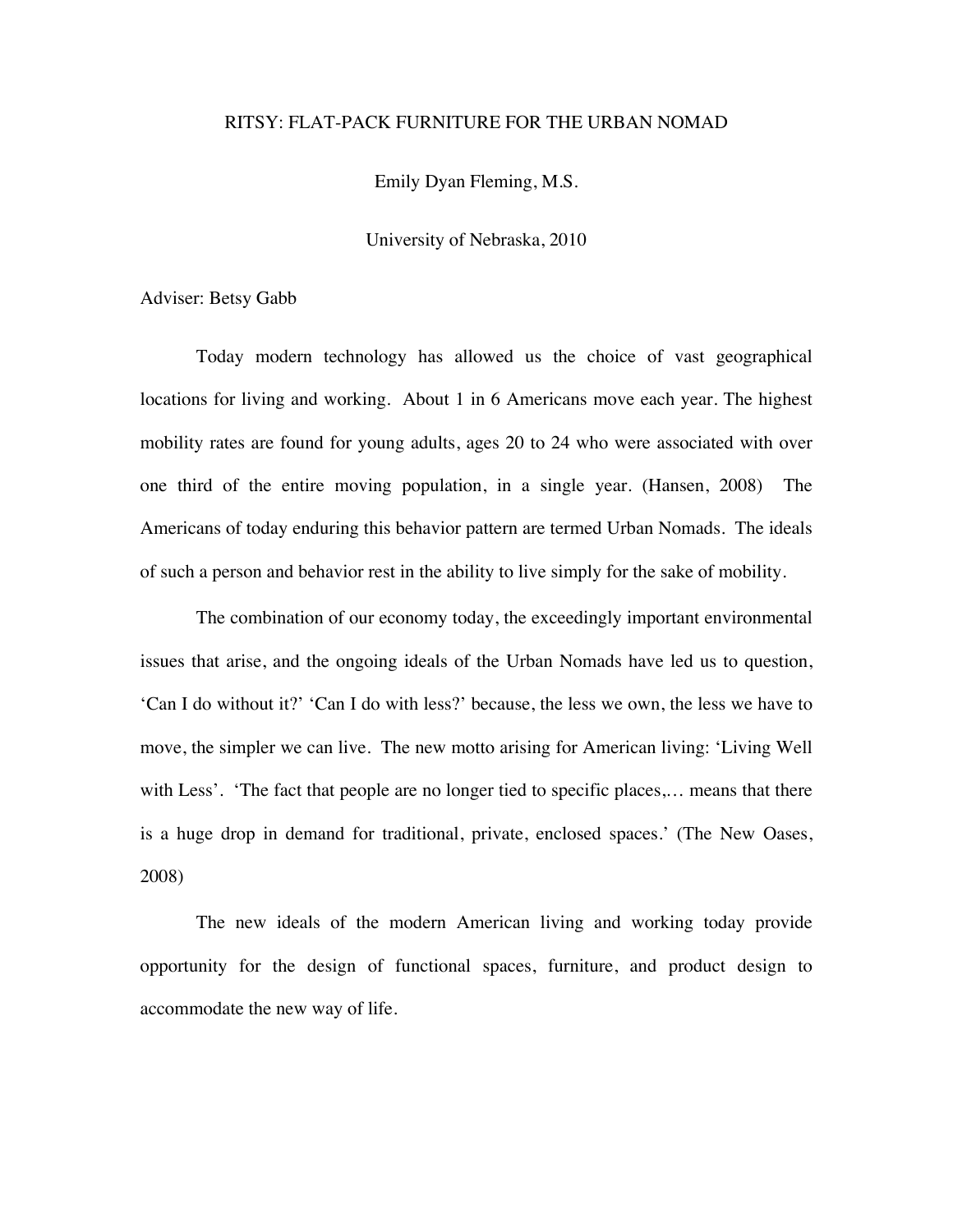# TABLE OF CONTENTS

- Design Problem
- Justification of the Problem
- Development of the Research Idea
	- \_ Lifestyle
	- \_ Design Issues
- Restatement of the Research Problem
- Research and Design Implementation
- Terms
- References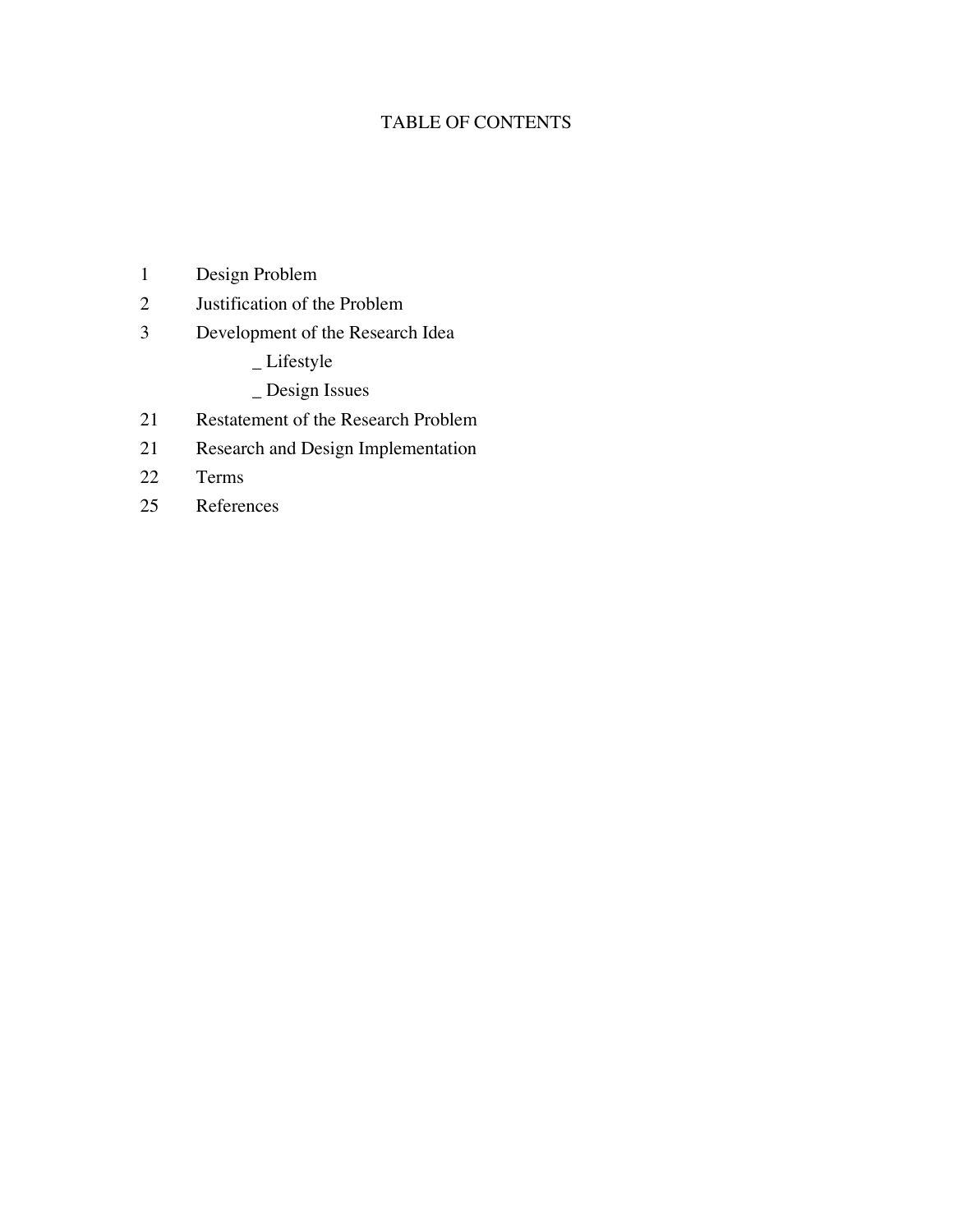#### **I. Design Problem**

Today modern technology has allowed us the choice of vast geographical locations for living and working. About 1 in 6 Americans move each year. The highest mobility rates are found for young adults, ages 20 to 24 who were associated with over one third of the entire moving population, in a single year. [Hansen, 2008] The Americans of today enduring this behavior pattern are termed Urban Nomads. The ideals of such a person and behavior rest in the ability to live simply for the sake of mobility. The combination of our economy today, the exceedingly important environmental issues that arise, and the ongoing ideals of the Urban Nomads have led us to question, 'Can I do without it?' 'Can I do with less?' because, the less we own, the less we have to move, the simpler we can live. The new motto arising for American living: 'Living Well with Less'. 'The fact that people are no longer tied to specific places, means that there is a huge drop in demand for traditional, private, enclosed spaces.' [The New Oases, 2008] The new ideals of the modern American living and working today provide opportunity for the design of functional spaces, furniture, and product design to accommodate the new way of life.

## **II. Justification of the Problem**

'We need to be more practical in our living practices. The generation of the Baby Boomers wants to downsize, and young eco-minded adults just want cool stuff, not necessarily the square footage.' [Koch, 2009] In 2002 the average size of a new house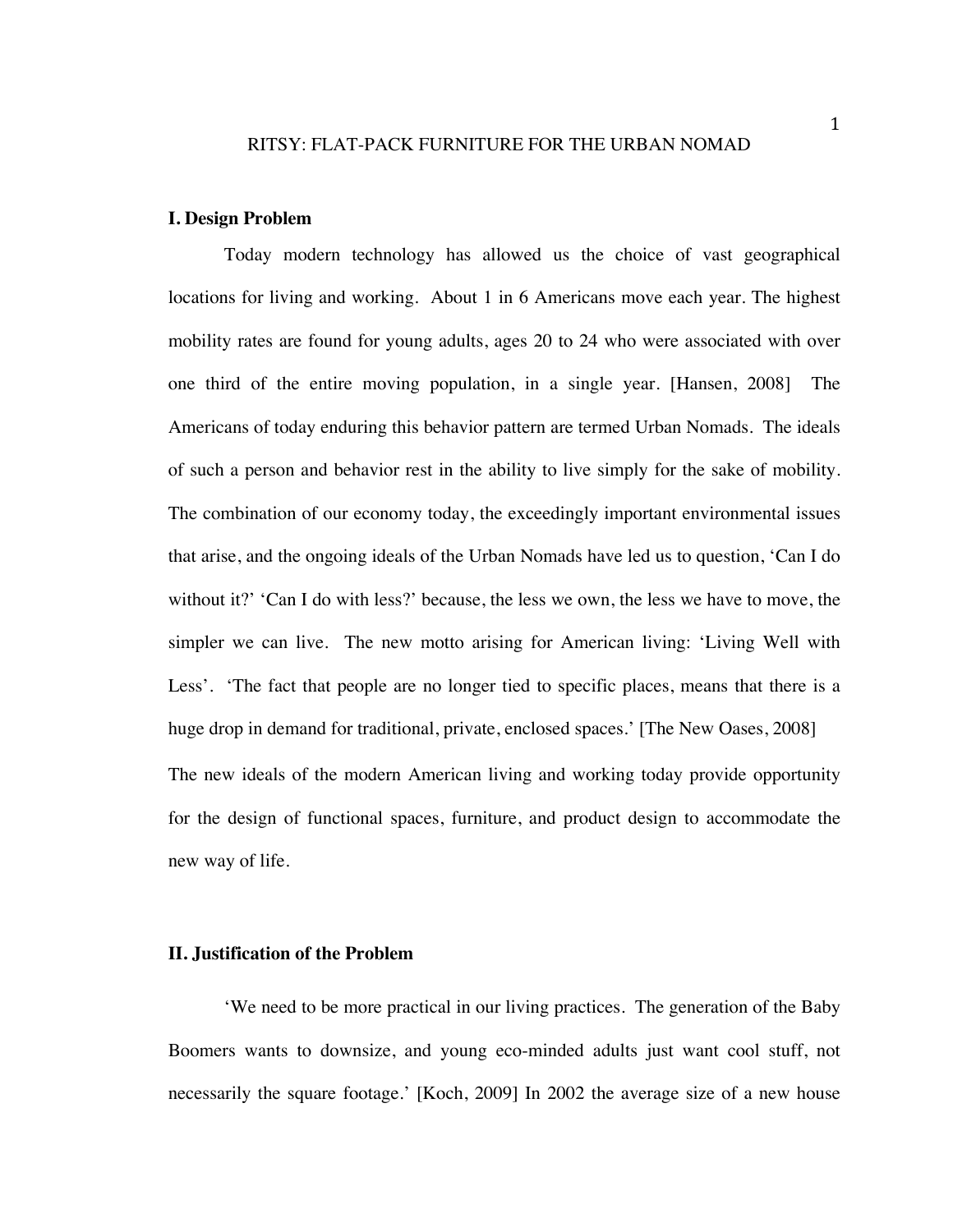increased from 1,100 square feet in the 1950s to 2,340 square feet in 2002. [NAHB 2003] The average household size has dropped from 3.67 members in the 1950s to 2.62 in 2002. With the recent economic meltdown Americans are encouraged to reassess their life-style factors and focus on what they need, not what they think they need. In essence, think like an Urban Nomad.

Nomadism changes our way of living. The ability to convince Americans to downsize is to evaluate the function of products utilized daily in regards to fulfilling the needs of the user. The ability to produce products and living spaces that successfully meet such criterion allows Americans to 'live well with less'.

Flat pack furniture is a valid design response to the Urban Nomads of our country. Flat pack furniture, also known as knock-down or ready-to-assemble [RTA] furniture, is furniture that is shipped and purchased flat, contains multiple pieces and requires assembly on behalf of the consumer.

The concept of flat-pack furniture can be used as a fundamental ruling to create new designs that are new, innovative, and accommodate the new way of living; that is simple, smaller, and nomadic, while maintaining the essence of flat-pack furniture principles simplicity and functionality.

#### **III. Development of the Research Idea**

#### LIFESTYLE

#### *Urban Nomads*

We are nomads. Modern technology today has allowed us the choice of vast geographical locations for living and working. About 1 in 6 Americans move each year.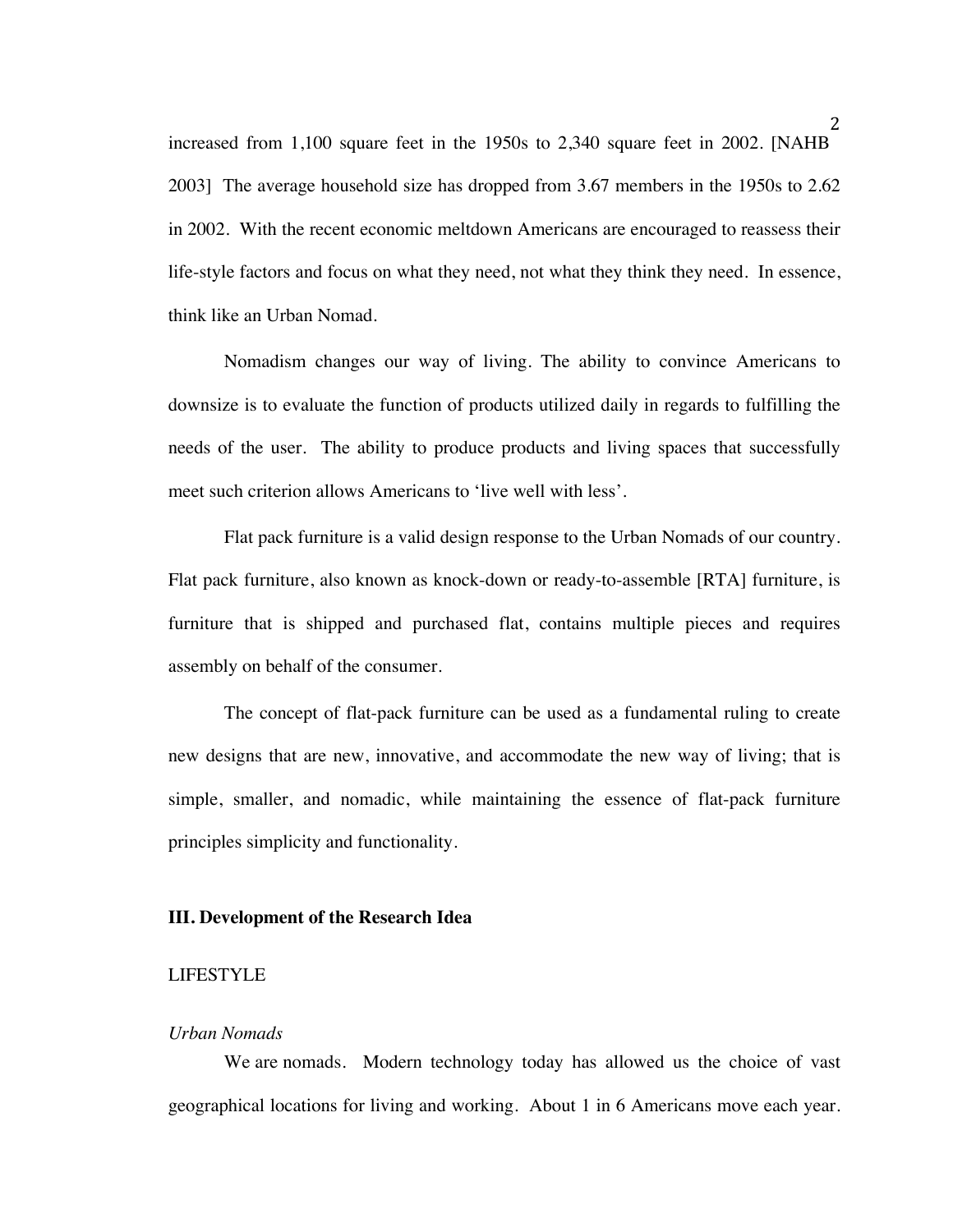The highest mobility rates are found for young adults, ages 20 to 24 who were associated with over one third of the entire moving population, in a single year. [Hansen, 2008] The Americans of today enduring this behavior pattern are termed Urban Nomads. 'A sense of bewilderment, wonder and uncertainty reveals a nomadic culture in which we each move with our particular baggage and histories.' [Cresswell, 1997]

The term Urban Nomad is not new to our society. The Urban Nomad movement had thought to have started in the 1960s and quickly tailed off by the late 1970s. [Hunting, 2003] The ideals associated with the movement were that of 'living light for the sake of mobility, … the Urban Nomadics movement was not about design style of theory but rather about a culture of appropriate technology.' [Hunting, 2003] The movement was associated with the 'youth culture'; consequentially there is little corresponding information.

Three designers, Ken Isaacs, James Hennessy, and Victor Papanek, in the 1970s did, however, apply ideals from the Urban Nomads. The idea of nomadic furniture did not start with these designers however. The Egyptians had stools, folding beds, x-shaped chairs; which were later adopted by the Romans that have transformed through many years to stools cots, and folding chairs accustomed to today's society. Although the designs from early history, as well as Issacs, Hennessy, and Papanek's designs for an Urban Nomad, have recently begun to circulate in a minimal manner through the design community today.

Nomadism changes our way of living. 'The fact that people are no longer tied to specific places,… means that there is a huge drop in demand for traditional, private, enclosed spaces.' [The New Oases, 2008] The new ideals of the modern American living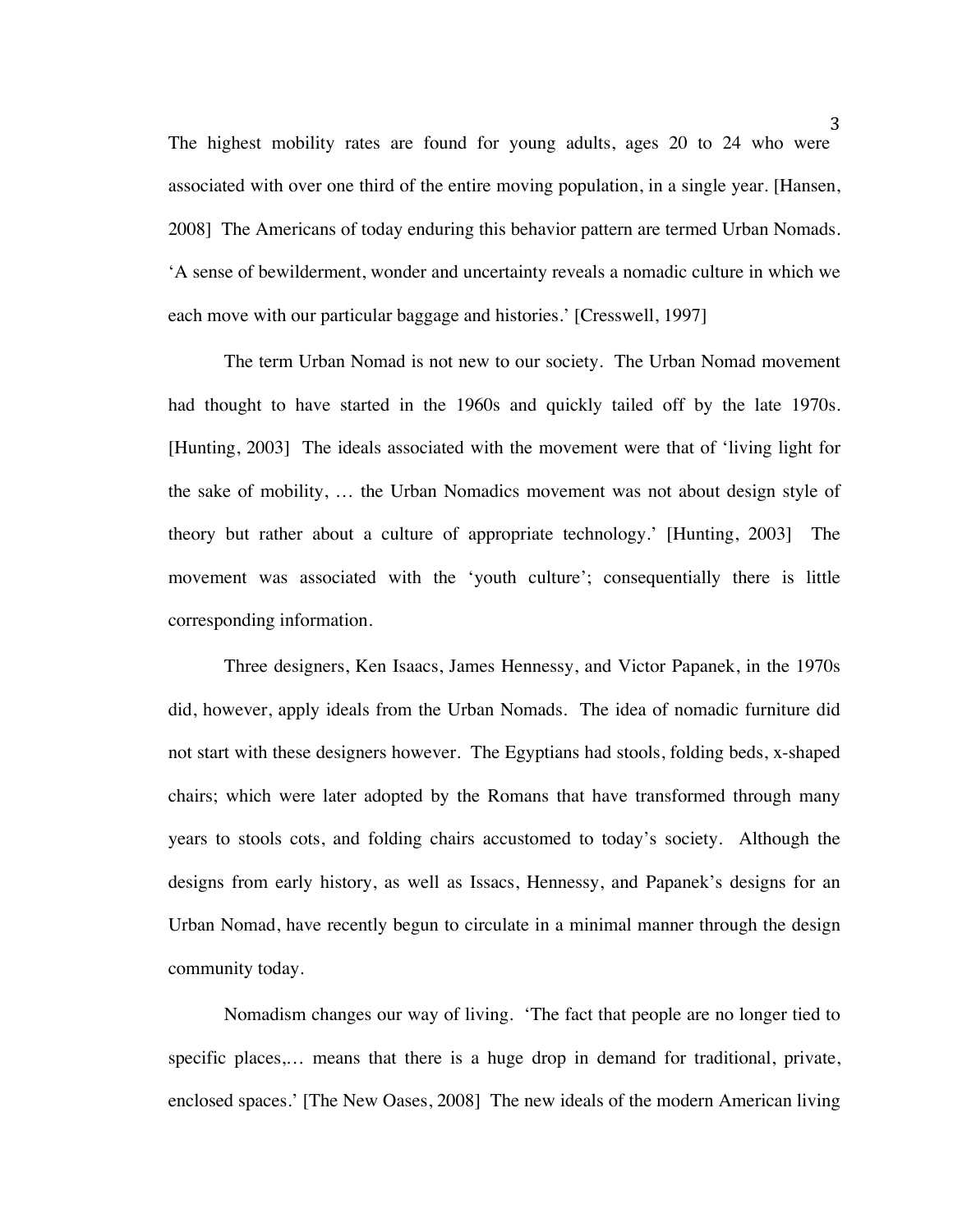and working today provide opportunity for functional spaces, furniture, and product design to accommodate the new way of life. 'Flexibility in living is what separates successful spaces from unsuccessful ones.' [The New Oases, 2008]

#### *Smaller Is Better*

Large houses are a status symbol. The average size of a new house increased from 1,100 square feet in the 1950s to 2,340 square feet in 2002. [NAHB 2003] The average household size has dropped from 3.67 members in the 1950s to 2.62 in 2002. With these two variables, the average square foot per person throughout these years has increased by a factor of three. [Wilson & Boehland, 2005] We have come to realize, with larger homes comes larger responsibilities. Square footage increases not only are a cost to the homeowner's checkbook, but also add to the cost of environmental impacts associated with resource consumption, land development, energy use, and the list continues.

Recently the status symbol of large houses is in question. The combination of our economy today, the exceedingly important environmental issues that arise, and the ongoing ideals of the Urban Nomads have lead us to question, 'Can I do without it?' 'Can I do with less?' because, the less we own, the less we have to move, the simpler we can live. The new motto arising for American living: 'Living Well with Less'. [Koch, 2009] 'The trend away from bigness—and appreciation for inexpensive, well-designed, and compact living spaces—has manifested itself in other ways over the past year.' [Flint, 2006]

American families are being encouraged to build better, not bigger. The issues of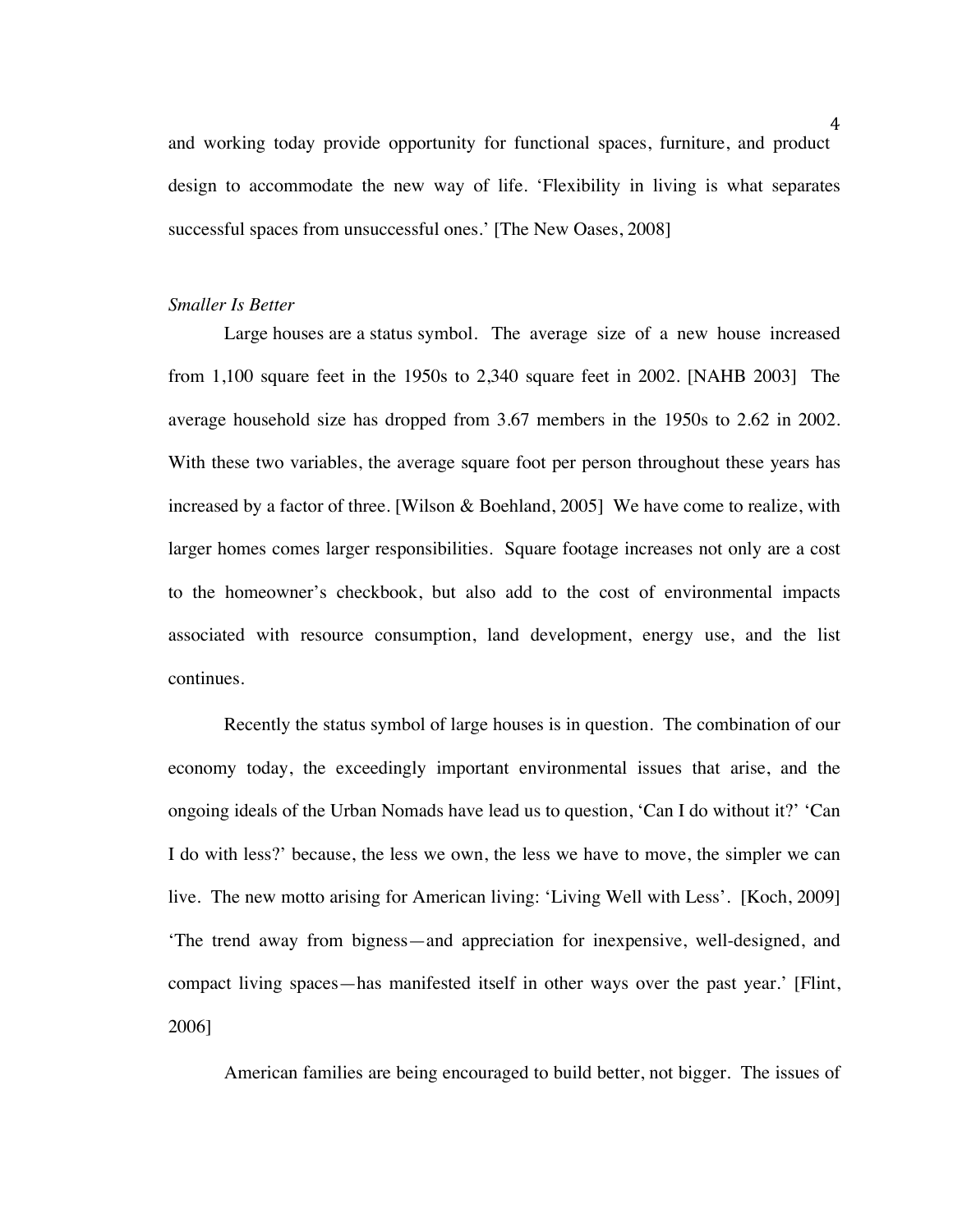today need people to reassess their life-style factors and focus on what they need, not what they think they need. A return to common sense and what really matters is the issue of today's dwelling units. Simplification and understanding is the underlying factor when focusing on home environments, resulting in a comfortable and responsible home. Furniture and product design must acknowledge the factors of American lifestyle today. Described below are design characteristics to make the most of small spaces based on the ease of flexibility and change: [Linman, 1977, Parikh, 1994]

- + Foldable, Moveable, Stackable Furniture
- + Foldable, Storable Room / Screen Dividers
- + Small-Scale, Rolled Storage

# *Reduce Reuse Recycle*

The not-so-interchangeable terms sustainable, green, and environmental.

Modern society has become enamored with the idea of environmentally friendly products, green products, sustainable products. But are these terms actually understood? Is it clear to the public what they are buying into or living by? It is time, now, to clear up the confusion of the not-so interchangeable terms. The following terms are defined as follows:

*Sustainable design* – is a macro perspective on environmental responsibility. [Jones, 2008] When one speaks of sustainable design, it is not only for the 'rightnow' use, but rather the choices made today that will have a direct effect for future generations and the future state of the environment.

*Green design* – is a micro perspective on environmental responsibility. [Jones,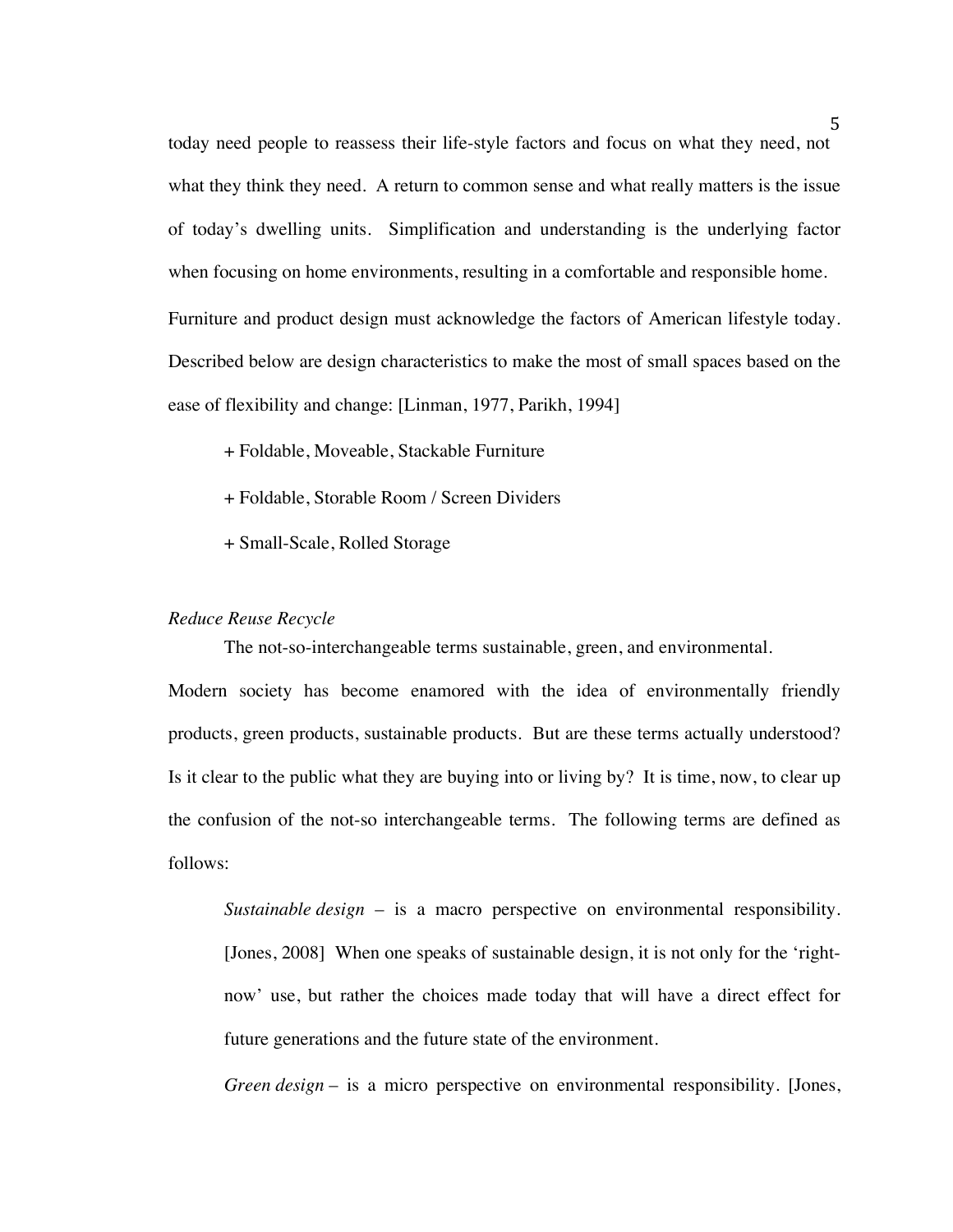2008] When a designer acts by part of green design, it is a conscious decision of choices made today directly affecting the lives of people in their environment tomorrow. This is to make sure that the health and safety of people are not being compromised currently by design choices made currently.

*Environmentally Responsible Design [ERD]* – is a combination of micro and macro perspectives on environmental responsibility. [Jones, 2008] This is merely to say that when a designer makes a decision, it is a deliberate act on behalf of the environment and person's health and safety - today, tomorrow, and for future generations to come.

The brief history of Environmentally Responsible Design. The jargon used today: sustainable, green, and environmentally responsible design is not new to our society. Though currently we have come to hear these words frequently, they come from a long history of awareness, that until recently, had not bled into mainstream lingo. The following is a brief synopsis of the development of environmentally responsible design that society has come to hear so much about.

Long before the big boom of the Industrial Revolution, societies produced goods that were made locally and utilized materials that were local and readily available. The founders of the British Arts and Crafts movement [1850 – 1914] foresaw environmental issues associated with new industries that were producing low quality – mass-produced items that were resulting in environmental damage. This led the movement to consider more effective and responsible ways to mass-produce goods, resulting in a lower impact on the environment. The idea did not prosper during the time but it has been noted as the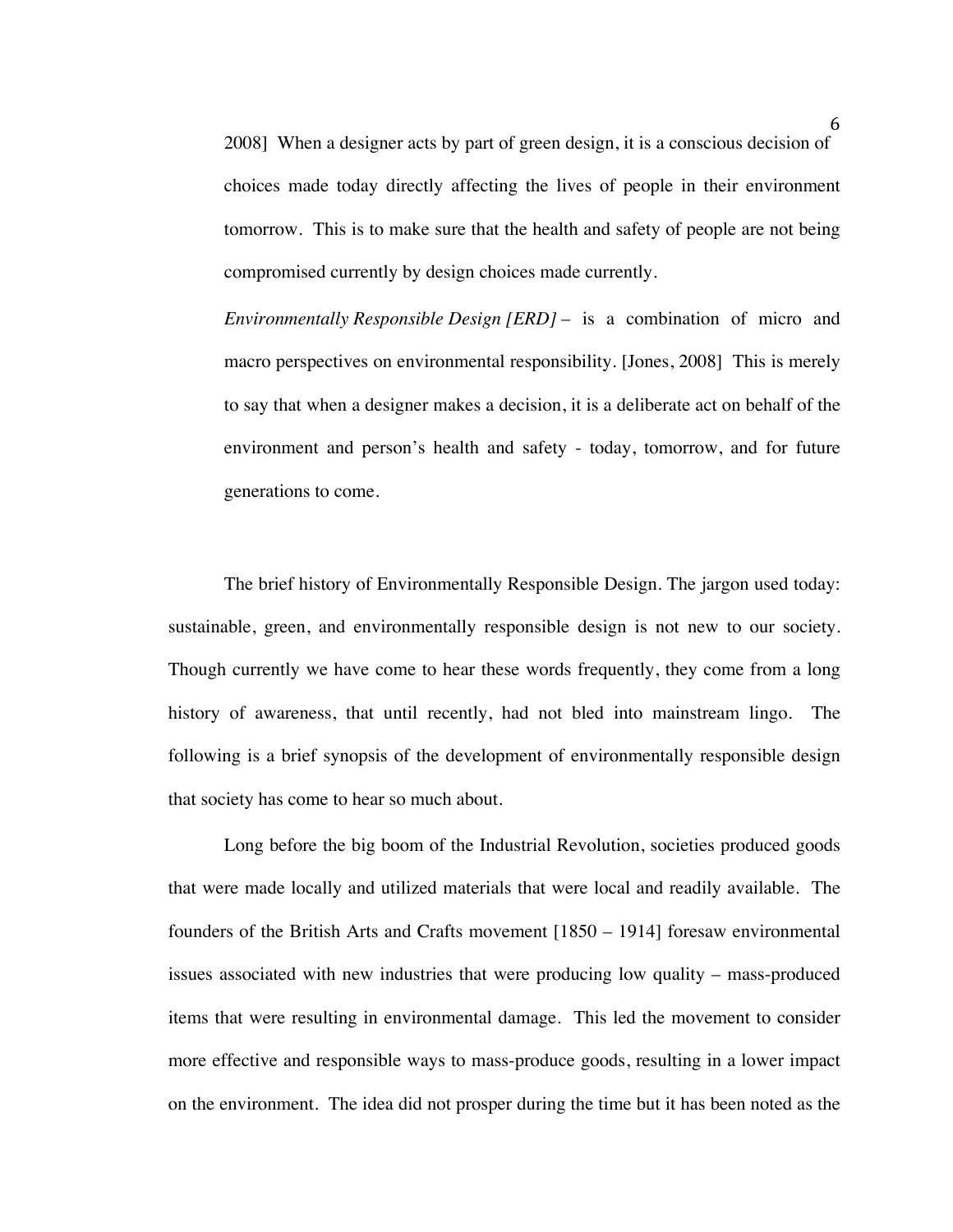beginning foundation for future movements such as the Bauhaus, De Stijl and other modernist movements. A common thread tied all of these movements together, which was: simple forms and limited materials that could be mass-produced to a high quality.

In 1927 Marcel Breuer saw opportunities in flat-pack chairs. He noted that it would save on transportation energy, they were durable, inexpensive, and could be obtained by the masses.

In 1945 – 1950 most of Europe was victimized by material and energy shortages. These impacts led to a unified thinking of 'less is more'.

In 1960 the Hippie movement questioned consumerism and looked back to nature, from which a nomadic lifestyle arose.

In 1962 Rachel Carson's 'Silent Spring' brought attention to the environmental costs of widespread pesticide use. This book was considered the start of a much larger awareness in sustainability. The issues became grounded in the 70s, 80s and on.

In 1970 the Environmental Protection Agency [EPA] was established. Environmental pollution was a rising concern. The mandate of the EPA was to 'protect human health and to safeguard the natural environment – air, water, and land – upon which life depends.'

In 1971 the first energy crisis happened. By 1974 a Barrel of oil hit an all time high. Designs for products that consumed less energy quickly arose, such as passive solar and active solar designs, as well as the beginning of wind power. This also resulted in the first attempt of tracking the life of a product and consequent energy requirements. Now known as [LCA] Lifecycle Analysis. Today this method has now been developed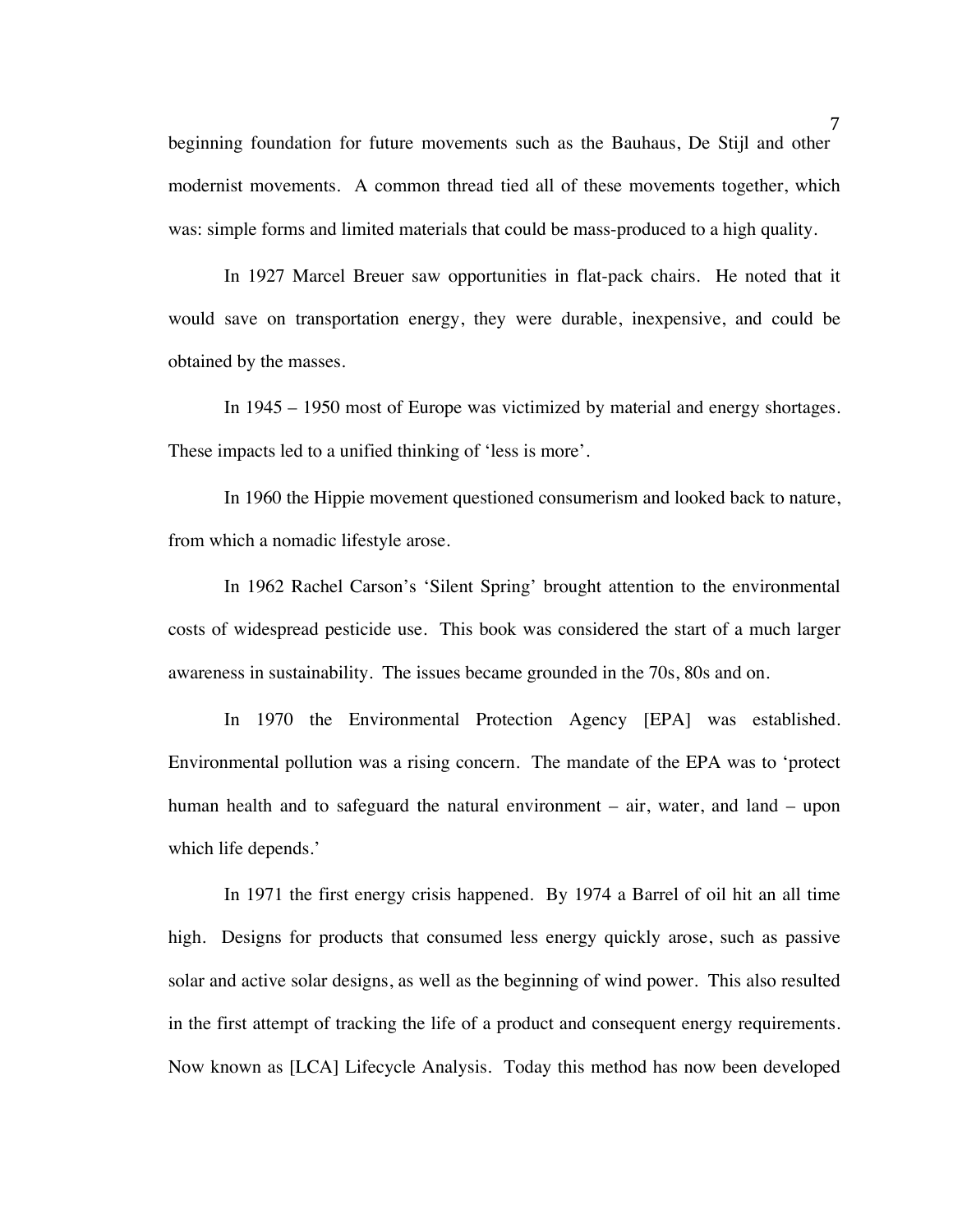to examine the life of the product by energy, material inputs and environmental impacts. Through the 1970s a more conscious relationship between society and the environment developed. 'Bicycling, recycling, vegetarian diets, and composting became part of the social fabric.' [Jones, 2008]

In 1978 Victor Papanek turned to the designers for the responsibility of environmental worries and impacts; stating the seven steps that contribute to 'Pollution through Products' in his book 'Design for the Real World':

- 1. Natural resources are destroyed; moreover, these resources are usually irreplaceable
- 2. The very destruction of these resources by strip-mining, open pit mining, and so forth, creates a pollution phase [1 and 2 form phase I]
- 3. The manufacturing process itself creates more pollution [phase II]
- 4. This same manufacturing process also brings about worker alienation and anomie.
- 5. Packaging [this is essentially a repetition of phases I and II]
- 6. The use of the product creates a more pollution and user alienation and user anomie [phase III]
- 7. Finally, discarding the product creates even more lasting sources of pollution [phase IV]

In 1987 the United Nations defined sustainable development by – 'Meeting the needs of the present without compromising the ability of future generations to meet their needs.' Two fundamental concepts arose from the defined term. 1. The fair and just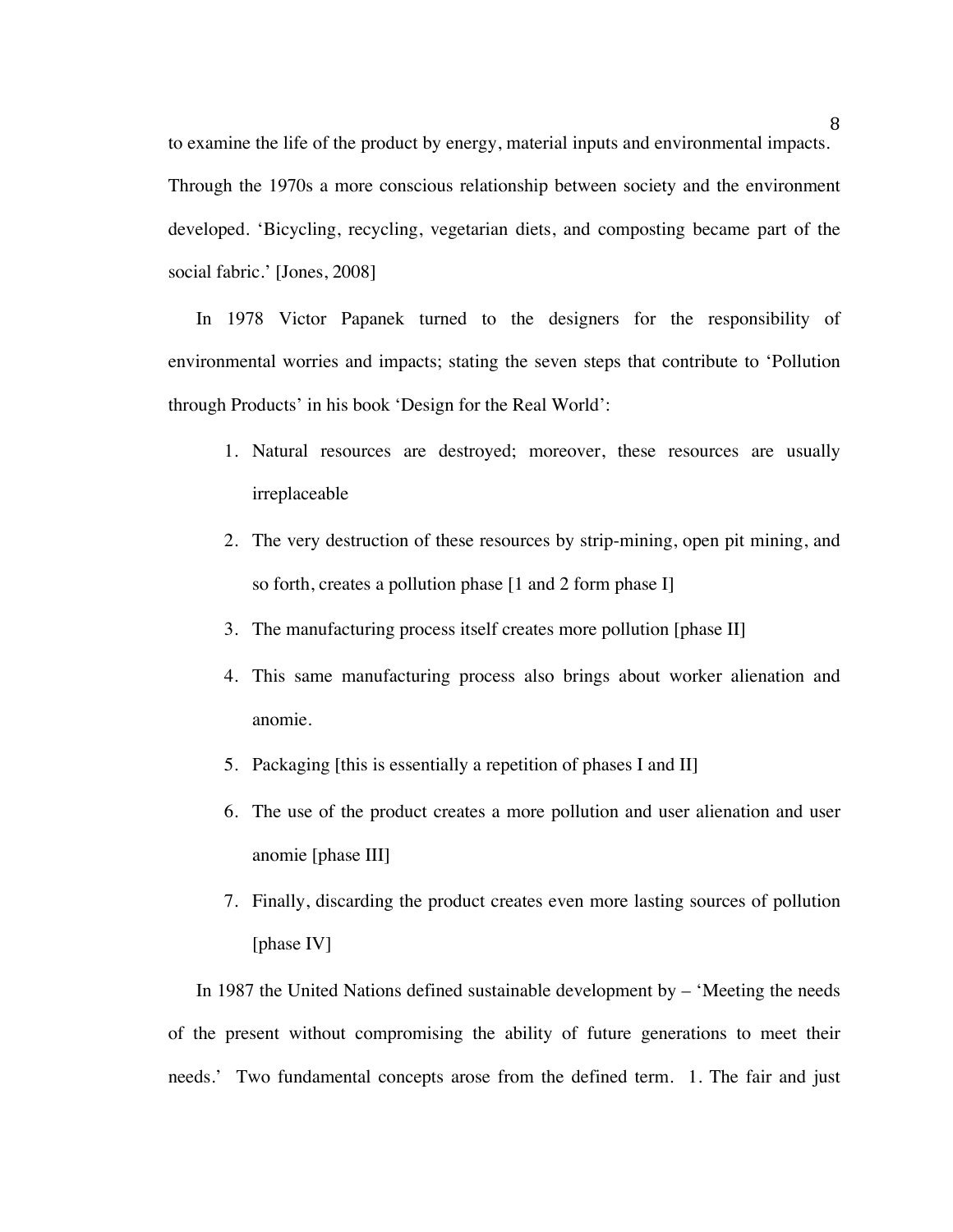intergenerational allocation and use of natural resources. 2. The preservation of ecosystems across time. [Jones, 2008] The outcome was awareness to the general public, which then spurred on designed products responding to these issues.

In the early 1990's IDEMAT LCA software provided single eco-indicators to 'measure' the overall impact of a product. Today multiple packages that rate the LCA [Lifecycle Analysis] and LCI [Lifecycle Indicator] can be used to help designers make decisions that will minimize the impact on the environment.

In 2000 the U.S. Green Building Council [USGBC] launched the LEED [Leadership in Energy and Environmental Design] Green building Rating System. The USGBC is 'the nation's foremost coalition of leaders from across the building industry, working to promote buildings that are environmentally responsible, profitable, and healthy places to live and work. [USGBC 2005]

In 2005 on World Environment Day the United Nation's Plan for the Planet focused on 'Green Cities' promoting the importance of urban environments and actions to take to ensure a healthier planet for the future. Even though cities only use 2 percent of the Earth's land surface they consume 75 percent of the Earth's resources. [Jones, 2008]

Product design today must look at the way we use our resources, how we live – what we need to live, and how we can make these products in our lives more efficient. Efficiency in this term is conscious of design aesthetic, environmental concerns, and the usability of the product.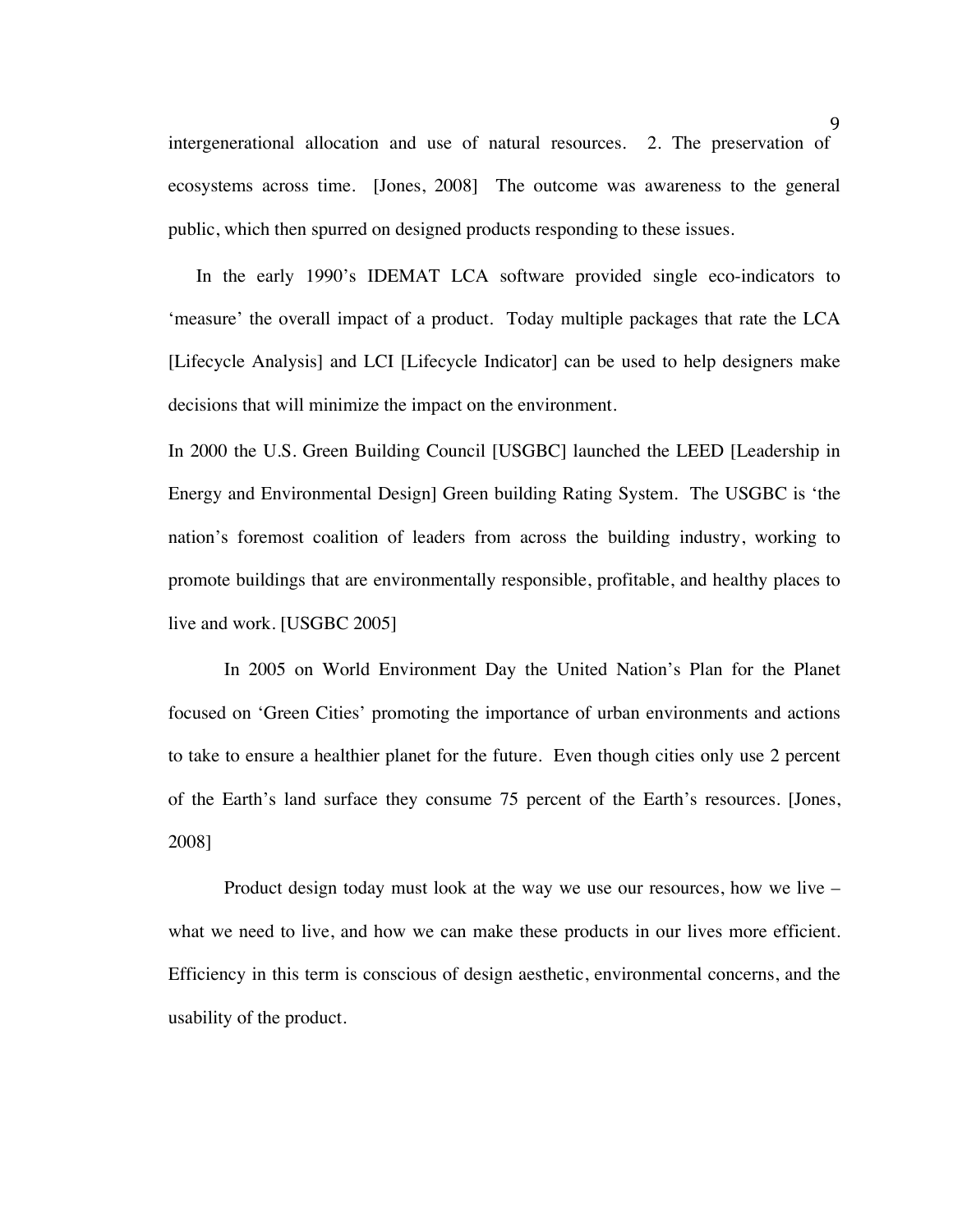#### *Lifecycle Analysis*

William McDonough defines 'Environmental Intelligence' as 'The process of using natural resources, energy, and technology, efficiently and appropriately, in a closed-loop manufacturing cycle, to ensure that damage to the environment is avoided when bringing products for the built environment to the market.'

The lifecycle analysis is currently the most effective measure of sustainability. It is a tool for designers to use to help evaluate the impact of a material or product on the global environment. The result of the material or product can be one of two things:

*Cradle to Grave –* 'A material or product up to a point of disposal' [Pilatowicz, 1995] This consumes time, energy, and material to produce or manufacture objects and products with the final resting place being a landfill, incinerator, or other form of material grave.

*Cradle to Cradle* – 'If a material's or product's life does not end with disposal, but through Recycling processes becomes the source of a new product.' [Pilatowicz, 1995] The idea is to use nature as a model.

The lifecycle analysis takes a look at every stage a material or product goes through which are, extraction or acquisition of the raw material, production processes, transportation/distribution, packaging, use, disposal or reuse/recycling. [Pilatowicz, 1995]

# **VI. Design Issues**

# *Good Design*

What is good Design? In March of 2009 Metropolis magazine reflected on the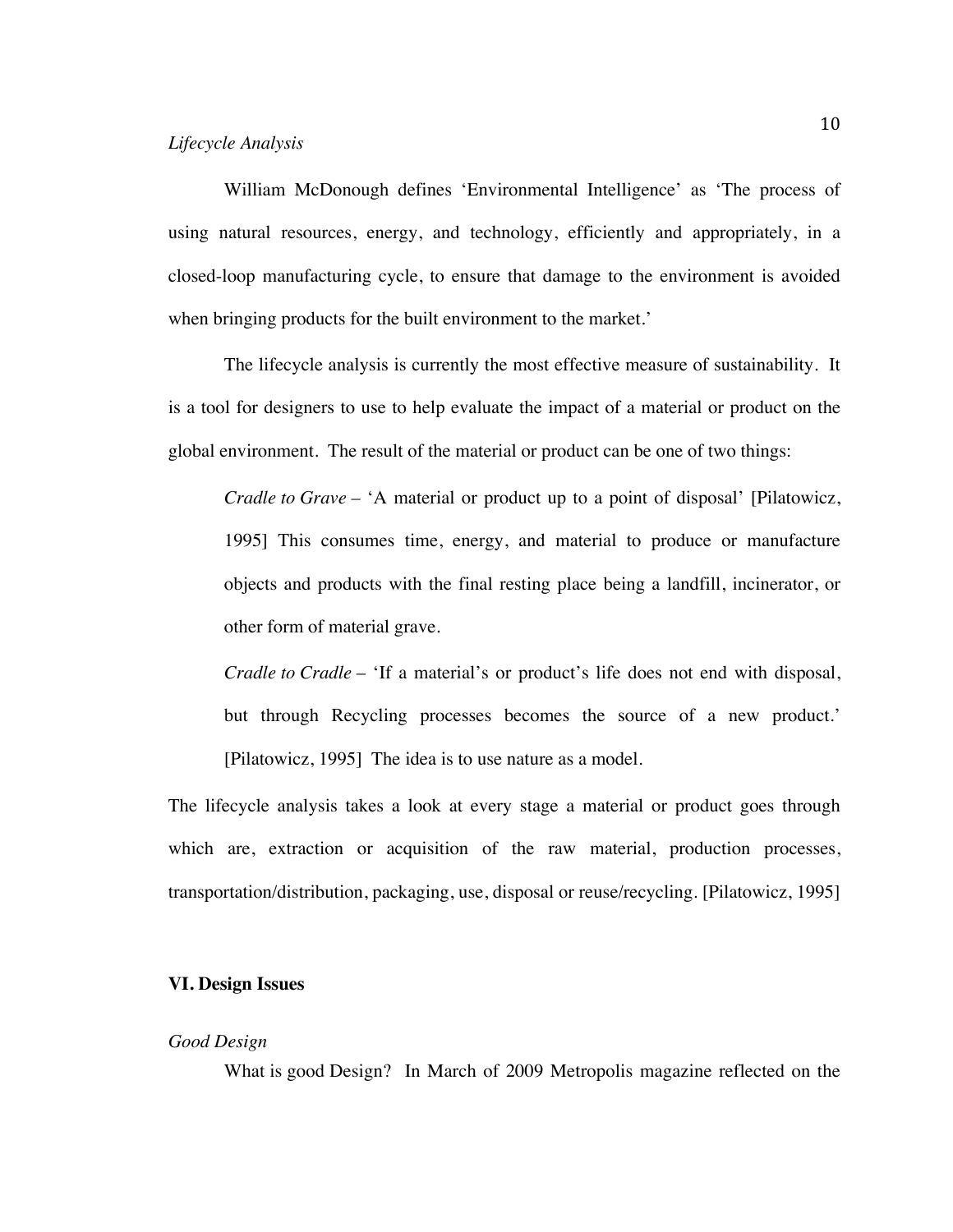design industry to ask themselves, What is Good design? This question stems back from the 1951 Museum of Modern Art [MOMA] Good Design Exhibition. Looking from the past, present and future a consensus lay in 10 criterion for good design. Good Is: Sustainable, Accessible, Functional, Well-Made, Ergonomic, Enduring, Socially Beneficial, Beautiful, Affordable, Emotionally Resonant

It is understood that a single design or product cannot portray all 10 characteristics. Designs can be thought of as arguments. There will always be some disagreement on the ability to achieve these 10 characteristics as well as others. However if a healthy argument and intrigue can arise from a made object, then on some level it has achieved success. Horst Rittel argues, 'A design problem keeps changing while it is treated, because the understanding of what ought to be accomplished is continually shifting. Learning what the problem is, *IS* the problem.'

Design is the primary underlying matrix for life. [Papanek, 1984] Because design is an integrated part in life, there are reasons we find joy in nature. Nature upholds economy of means, simplicity, elegance, and the essential rightness to be there. [Papanek, 1984] These are all elements that continually strive to be achieved through design within our daily lives. Victor Papanek believes there are 6 criteria that must be evaluated when it comes to a design, all six evolve around its ability as a function within our lives: Method, Association, Aesthetics, Need, Telesis, and Use.

Through exploring these 6 criterion it is believed that an evaluation of a single design can be identified as good or bad, practical or impractical, aesthetically pleasing and so on.

Theorist Richard Buchanan identified 3 rhetorical characteristics of a products design: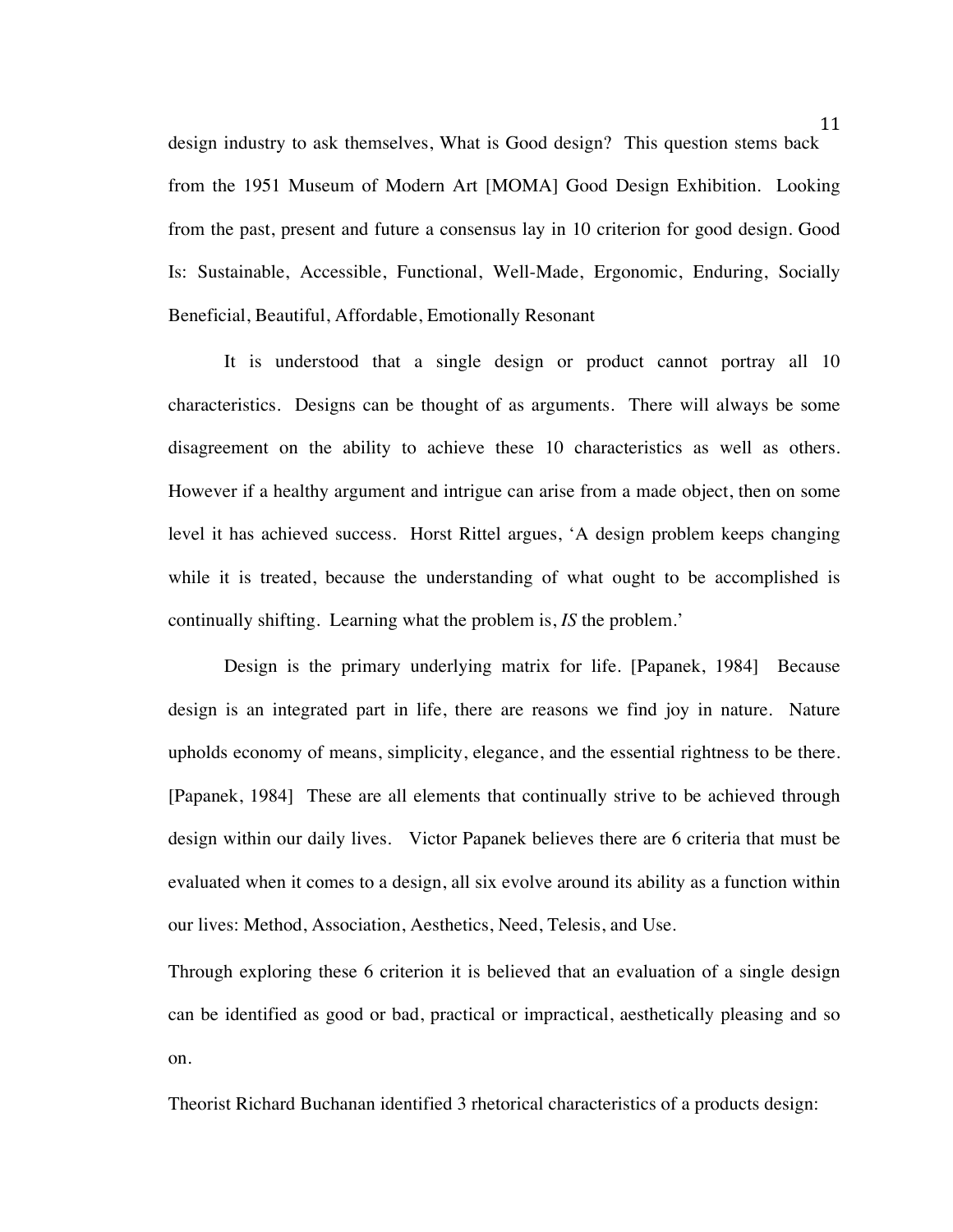*LOGOS*, or technological reasoning, is the clarity of its function

*ETHOS*, or character, how it reflects its maker

*PATHOS*, or emotion, how it persuades its potential users that it is desirable or useful to them [Hall, 2009]

# *Key Movements*

Take a look at the past. It is understood that designed objects of today are iterations that have been informed by designs of the past. It is important to look at and understand major design movements [that correspond with a designers personal aesthetics] in history to interpret the ideals that were put forth, molding them for the design problems designers currently face.

# Modernism 1880-1940

Modernism was a major design movement in the twentieth century. The designs were a response to the industrial revolution. After WWI many European cities needed to be rebuilt and much discussion of how the new cities were to be portrayed was up for debate. The result was modernism. The movement can be characterized by designs that were undecorated, simple in form, smooth finishes, and minimal surface modeling. [Bhaskaran, 2005] The ideals of the modern movement are carried throughout the twentieth century branching off into more specific time periods of aesthetic style and development of forms.

## De Stijl 1917-1931

The De Stijl movement was created by a group of artists, architects, and writers in Leiden, a Dutch city. The De Stijl motto was 'The New Design' [Mang, 1978]. The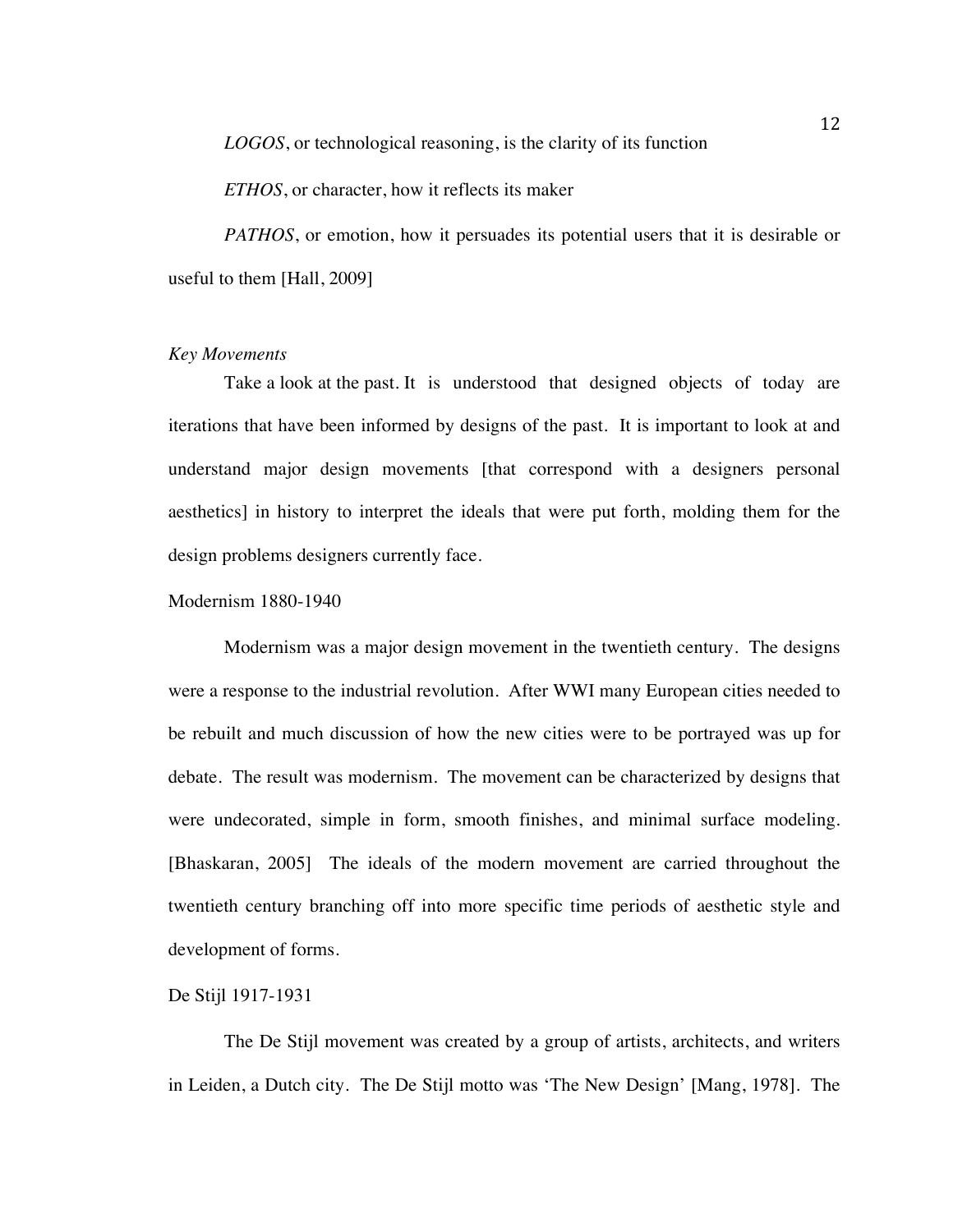objectives for the movement were to be nothing less than a 'radical renewal of art'. In all made objects, the cube was revered as the single most important form. Geometric shapes and primary and non colors were standards with that to uphold. The furniture produced in the period is one of simplicity that could have easily been mass produced and affordable to the general public. The resulting aesthetic language was in favor of logical style, emphasizing construction and function – that of which would be appropriate for every aspect of modern life. [Bhaskaran, 2005]

The Bauhaus1919 - 1933

In 1919 Walter Gropius founded the German Bauhaus, a design school. The basis of teaching practice emphasized the political responsibility of designers. [Mang, 1978] This was accomplished by 'uniting the Constructivist ideas that had come out of revolutionary Russia with the approach of Dutch De Stijl.' [Mang, 1978] Gropius wanted to merge the artist and the craftsman. He highlighted the importance of hands on approach allowing the students to touch, mold, and ultimately understand the material and construction of designed objects as well as having the knowledge of design theory. [Mang, 1978] The Bauhaus is revered as one of the single most important movements for the marriage between art and the machine. [Bhaskaran, 2005] The school is marked in history as having the most influence on design aesthetics. During the 14 years it was open the school came to prove that design was not just an applied art, but rather an integral part in the production process. [Papanek, 1984]

## Minimalism 1967-1978

The term minimalism was used to describe New York artists Robert Morris, Dan Flavin, and Donald Judd. [Bhaskaran, 2005] The artists work were characteristic of a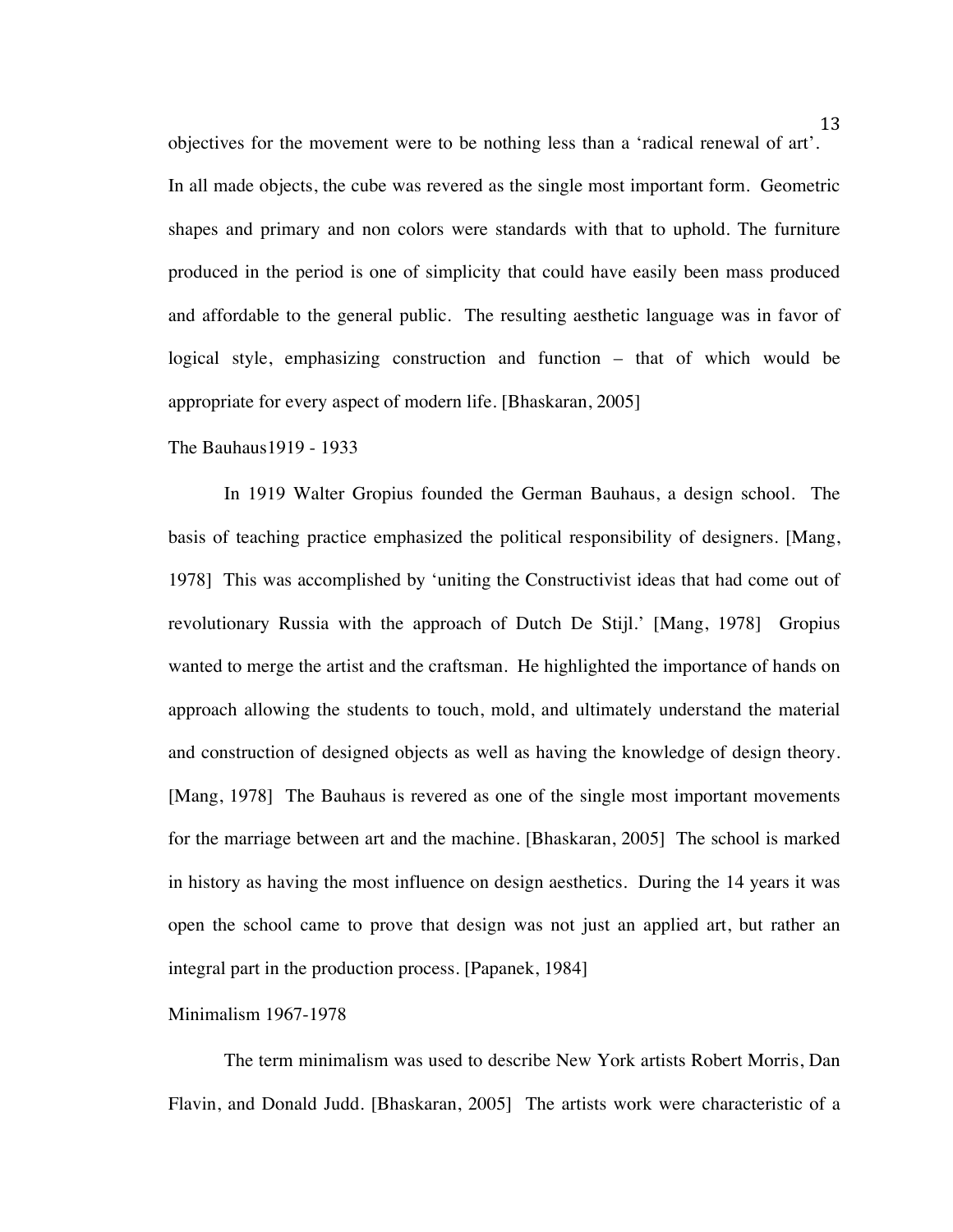stripped-down form, overtly simplistic, using geometric forms as the basis. Minimalism can be viewed as a term rather than a movement, in which today can be used to refer to anything from fashion - music - architecture and anything in between.

### *Flat-Pack Furniture*

The world is flat. Flat pack furniture, also known as knock-down or ready-toassemble [RTA] furniture, is furniture that is shipped and purchased flat containing multiple pieces and required assembly on behalf of the consumer. As many have joked and discussed when it comes to such products, 'Some Assembly Required'. Flat pack furniture is notorious for assembly nightmares. This is due, in part, to the numerous flat parts, fasteners, screws, fixings and vague directions to help aid the process.

Flat pack furniture benefits are its space efficiency, significant savings for the manufacture by reducing factory assembly, shipping and storage costs. Cost saving benefits by the manufacturer directly impacts the consumer through less expensive merchandise. The downside, depending on construction techniques used, is that the furniture may or may not break back down to be moved and assembled again.

Two companies in the early 1900s competed in the market of knock-down furniture; The Brooks Manufacturing Company of Saginaw, Michigan and The Come-Packt Furniture Company of Ann Arbor, Michigan/Toledo, Ohio. [Clark & Thomas-Clark, 2001] The companies stood apart from any other competitor at the time because of their product lines consisting of all knock-down furniture. Both lines were limited to basic pieces but could furnish every room in the house with what was available.

Stated below, one of the Brooks pamphlets describes the pride that was portrayed of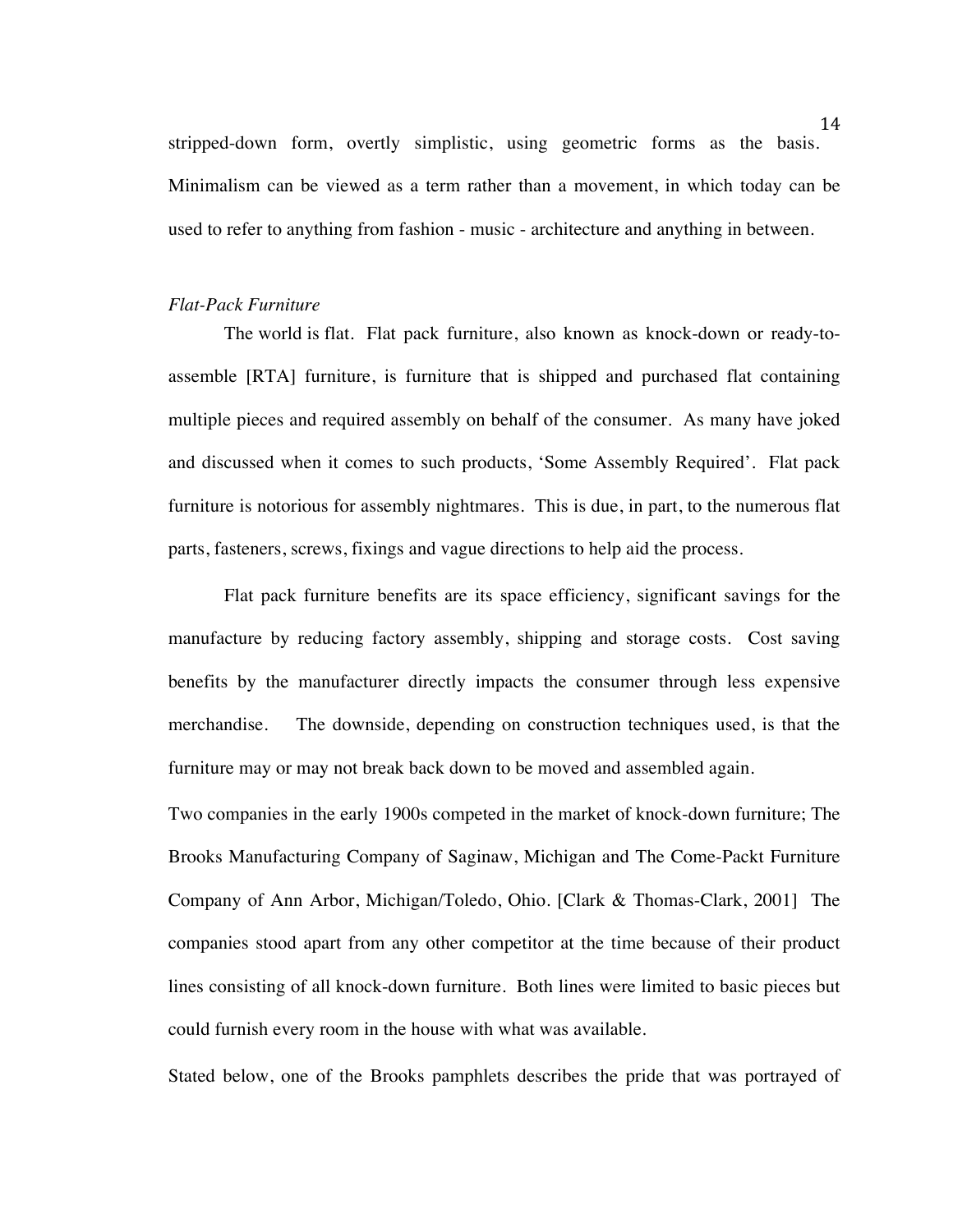delivering heirloom quality furniture:

'Supplying the shaped, machined, finished parts, assembled in sections, so that, together with the wax and stain, it can be shipped direct to you in a compact box, you simply putting the joints together in the grooves provided, applying the quick-drying stain as directed—just a little effort, a pleasant form of recreation – thereby eliminating the numerous margins of profit that keep adding to the selling price of any commodity in its long routine from the producer to the consumer. The work of putting the sections together is simple. It can be done by any woman. There is no skill or special knowledge required. There are no holes to bore – no sawing – no pieces are glued and put together in the factory. The only tools required are a hammer and a screwdriver.' [Clark & Thomas-Clark, 2001]

Both companies were illustrating the idea of affordable and direct service that had yet to be offered of the time. Their ideals rest on functional and simple design, material and construction. Because they standardized patterns and used machinery, they were able to lower prices to be affordable to the middle-class family. To no surprise many complaints were expressed of the 'cancerous' growth that would occur from these two companies. [Clark & Thomas-Clark, 2001]

The two companies close proximity to one another and many unsupportive furniture dealers close by diminished the company's ability to flourish. Come-Packt Furniture Company had disappeared in 1918, while Brooks Manufacturing Company remained in business until 1922, when it declared bankruptcy. [Clark & Thomas-Clark, 2001]

Although the concept of flat pack furniture started in the early 1900s, the concept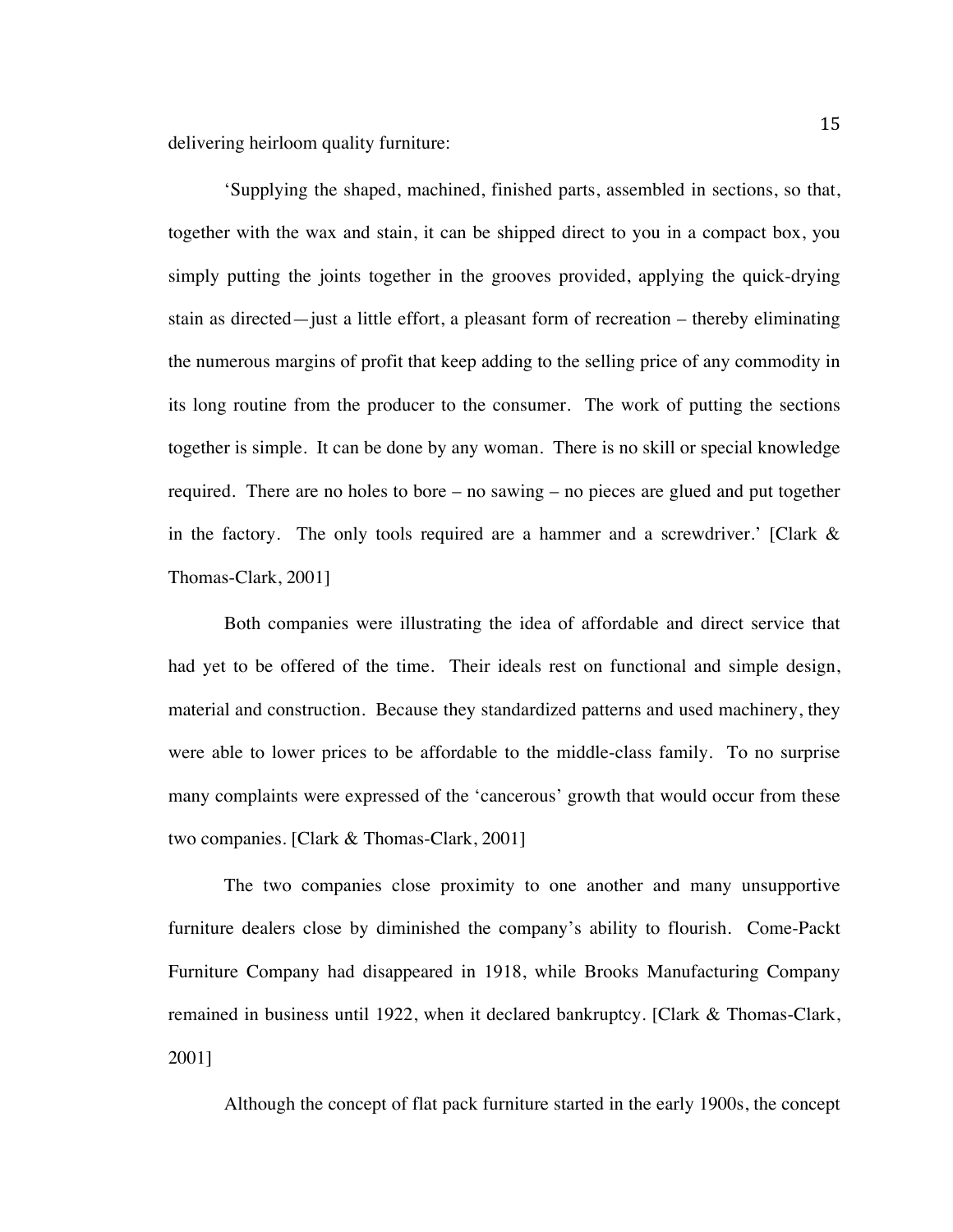did not proliferate until the 1950s. Gillis Lundgren, who was a Swedish furniture designer, came across the idea when he needed to fit a table into his car. According to multiple reports, he broke off the legs of the table so that it would fit in his car to take home. Once he was at home, he reassembled the table legs. He discussed the idea with his employers at IKEA. IKEA built their entire business around this concept, and today is known as the leader in affordable flat pack furniture.

Many companies have followed suit when it comes to flat pack furniture. The ideals are consistent:

#### + SIMPLICITY in manufacturing, storing and shipping

+ FUNCTIONALITY to manufactures, merchants and consumers

#### *The Machine*

The age of the machine. The machine is defined as any electronically controlled device used in fabrication and mass production as a tool to aid in the making of a designed product. Henry Ford in 1908 was determined to produce a simple and affordable car for the people, thus he introduced the Model T and the assembly line. His ideas revolutionized the world we live in today. In later years, the machine produced products quickly rose after WWII when there was a demand to serve basic living needs for much of the United States, with little money to obtain such items. Hand crafted techniques were not practical nor had the ability to meet the price-point of the average persons' need. 'The necessity for honest design [design-in-use versus design-in-sales] imposed a healthier discipline than that of the marketplace.' [Papanek, 1984]

Walter Gropius and the Bauhaus are considered the enablers for the machine to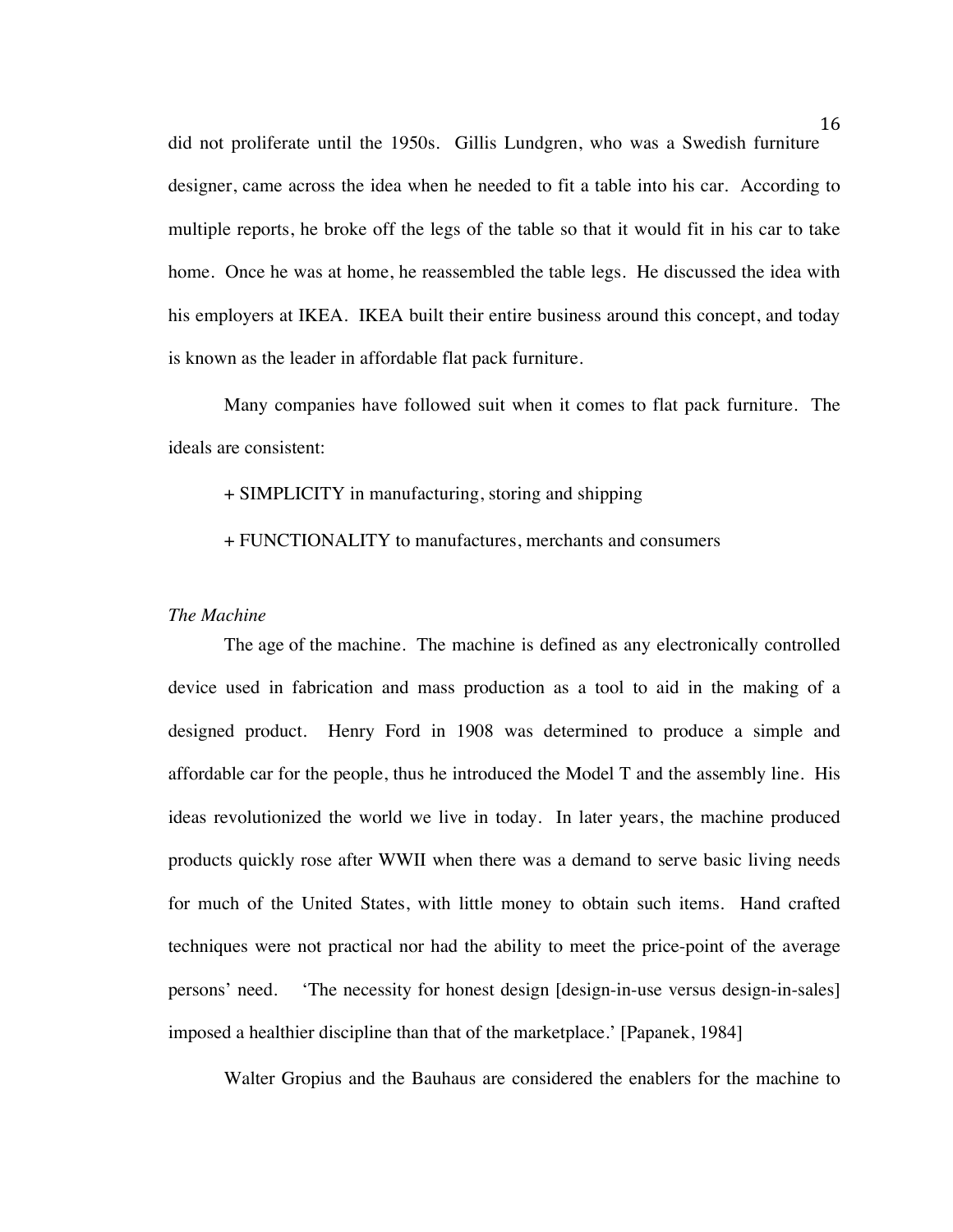play a role in architecture and the related fields. [Merkel, 2006] This allowed for the industrial aesthetic to move its way into design. With such ideals this meant that fabricating products became an integral part of design. The products created were visually simplistic, stripped away of unnecessary decoration, ending in a more honest result.

Fabrication is to devise, compose, frame-out, and construct. [Mori, 1998] It is separate from manufacturing which is to mass-produce. Mass production is the process after a design has been formulated, where it recreates the design multiple times over, providing a product for the mass. It has been argued that the machine has transported us to a society where the 'craftsman and the craft' of an object is lost. It is important to note that fabrication is connected to the design process. It is creative, continuous, thought provoking, intuitive, and in the end produces a single chosen result. Design cannot be overdrawn by the technological machines of today. The vast abilities to observe, imagine, associate, feel, accommodate are inherent in the designer. Machines are tools that merely aid in the process, allowing a designer to have more readily available techniques at their disposal. Technological advancements are today a practical way to conduct the design process.

Fabrication, the machine, and mass production have provided us with better goods. They have allowed us to be more efficient in functionality and reduces waste. Frank Lloyd Wright once stated, 'The machine has imbued craft with a soul.'

# *Sustainable Product Design*

The need to design a plan. Seventy percent of the overall impact of a product is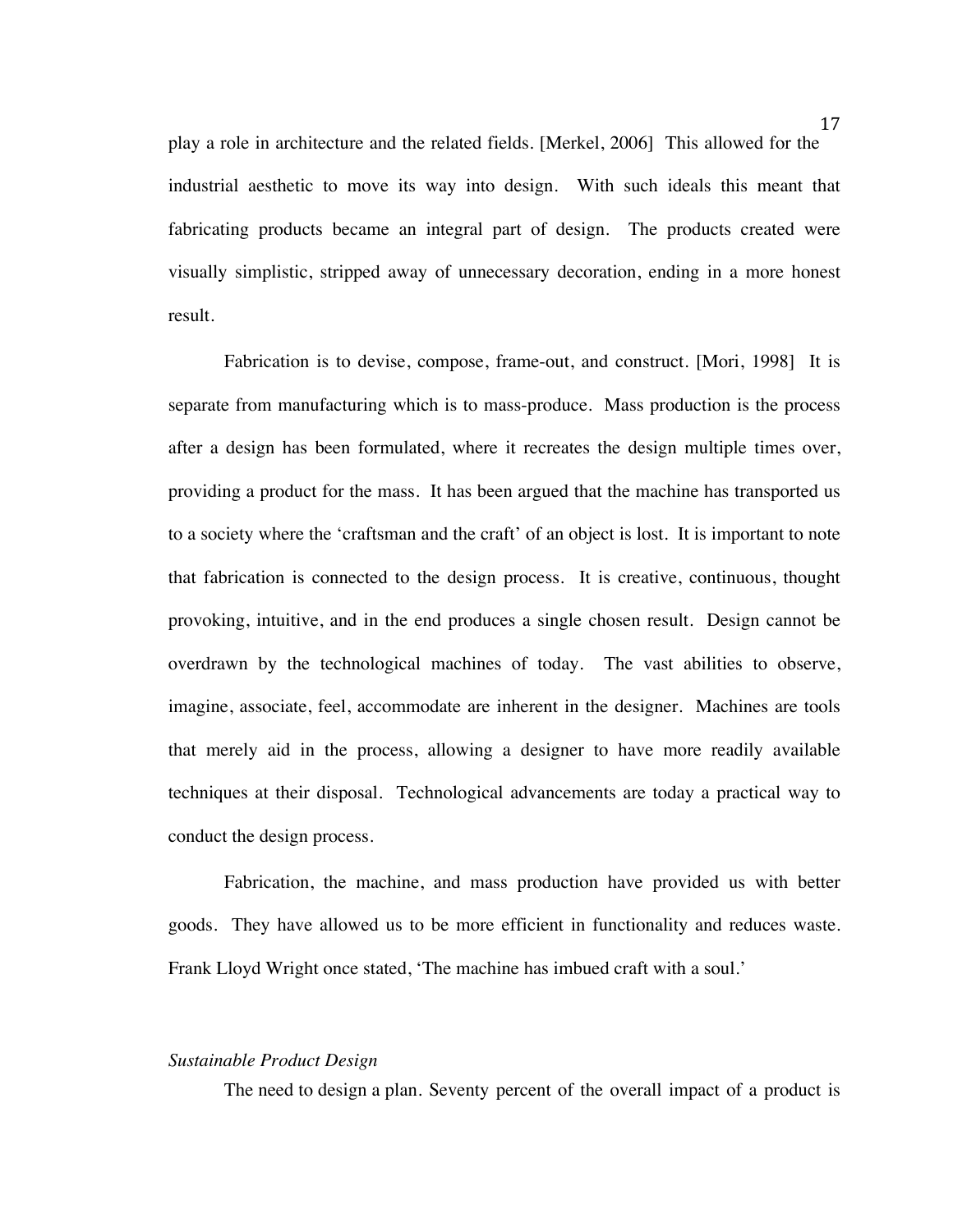determined in the design phase. [SPD, 2005] One could conclude from this statement that design defines a products' life cycle and associated impacts on the environment. If a design improvement is made in the design process, it means that environmental performance can be improved. [Frei, 1998] Eco-effective product design is the production of goods and services which meet human needs while reducing environmental impacts. [Cooper, 1999] Thus, the goal of eco-effective product design is to bond environmental management and product design. This means that a prolonged product life, the avoidance of hazardous materials, reduction of emissions during manufacture, dematerialization or recycling implementation would be characteristics of such marriage. [Frei, 1998]

However, today it is thought that manufacturing and mass-production is more concerned with the business side; keeping costs low. When accounting for sustainability in a product, it is near impossible to accommodate for. It is understood that 'sustainable' is not cheap for business, but as stated it is because the design process did not take necessary considerations up front. Sustainability cannot be an add-on; rather it must be a condition in which to design for. [Cramer, 1997; Frei, 1998; Walker, 2006; SPD, 2005] Thus, the only way one can achieve a sustainable product is to begin with the end in mind. This means sustainable approaches consider place, time, environment, culture and knowledge. [Walker, 2006] Each solution varies as a result of these respective elements. Because of this, sustainability is an ever-changing unfocused goal. Current approaches deal with life cycle assessment, product longevity, design for disassembly or the use of recycled materials.

When it comes to manufacturing it is easy to let sustainability walk out the door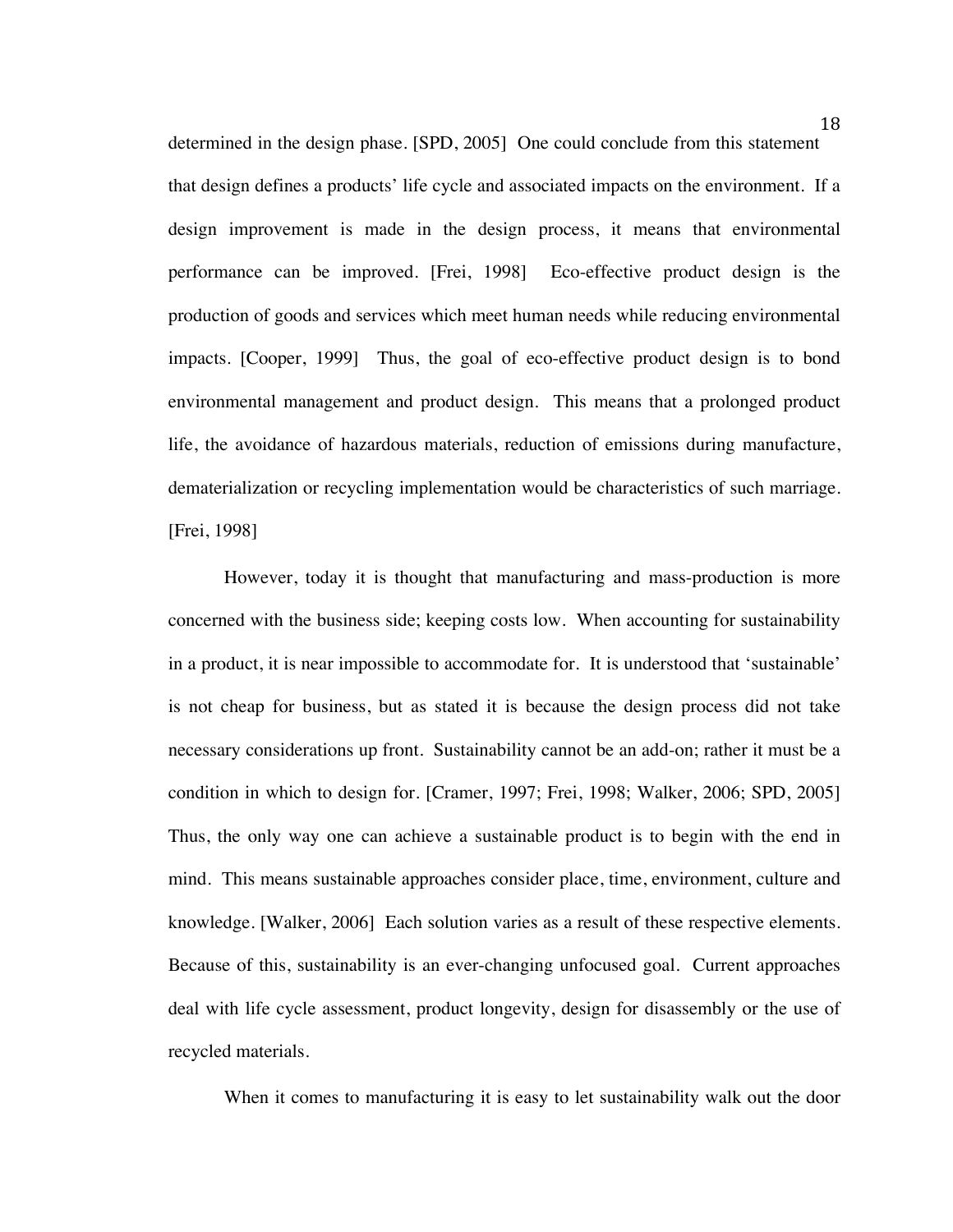because of the disconnect harboring the business. Little decisions add up that don't directly impact oneself so it is near impossible to understand and see the harmful impacts created because of the decisions made. Knowing this now provides more compelling reasons to make sustainable decisions for product design, development, production, and sales

The following are five principles of sustainable product design that must be accounted for in order to achieve success:

- 1. Concentration on the product function the environmental impact must be associated with the product's function as discussed above.
- 2. Consideration of the whole product system this refers to the product life cycle
- 3. Consider environmental impacts analysis of similar products in the existing market can help to produce projected impacts of the designed product.
- 4. Consider environmental requirements from stakeholders and the company requirements of stakeholders must be met in the designed product [Cooper, 1999]
- 5. Integration into the design process environmental components are imbedded into the designing process [Frei, 1998]

The following are five categories from the analysis of a product design that can be strategies used when designing a product:

1. Production of material – consumption of material has the largest impact on the environment, the main issue is material reserve depletion and emissions released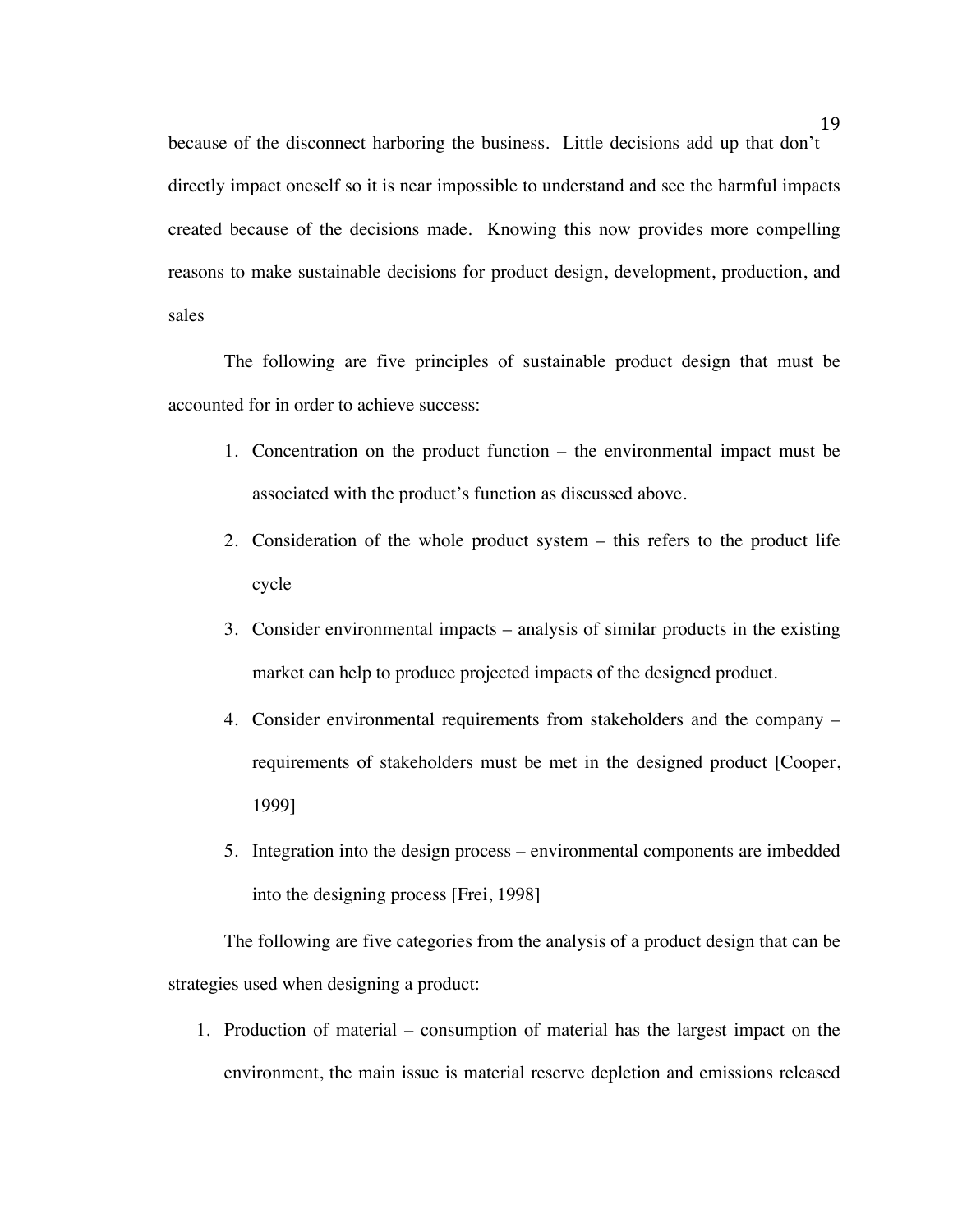into the air during mining

- 2. Manufacturing processes consumption of energy and resources during production as well as toxic chemical utilized in processes
- 3. Transportation from material extraction, production to sales a product covers considerable distances, the impact of such process is an important consideration
- 4. Use of Product acknowledges the products contributions and possible energy and material consumption needed throughout its use
- 5. 'End of life' acknowledges the expected time frame of a product, as well as its means of disposal, or the potential of recyclability [Dahlström, 1999]

Characteristics of sustainable product design solutions must include:

- 1. Inventiveness and Improvisation to design resourcefully
- 2. Aesthetic Longevity to consider designs that could stand the test of time and fashion
- 3. Energy & Resource Use to use minimal to no new resources, with little impact to the environment
- 4. Local Manufacture make use of ready-made and locally available material, resources, and mass-production purposes
- 5. Necessity or Direct need produce products that serve a purpose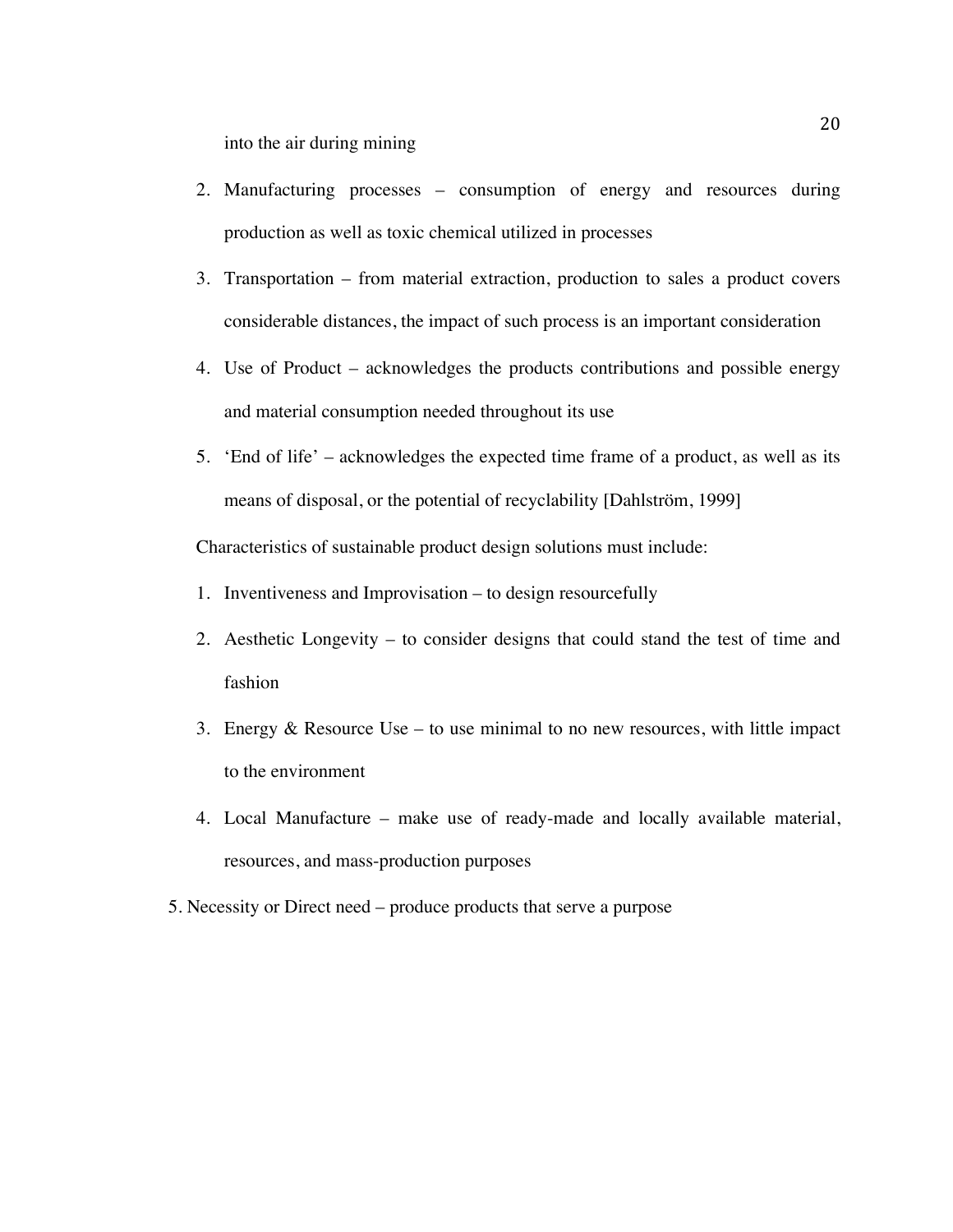#### **V. Restatement of Research Problem**

**IF:** A person evaluates their lifestyle and bases their living situation on what they really need, not what they think they need – for the sake of simplicity, economy and environmental concerns.

**THEN:** A person will find oneself connecting and mimicking the value system and lifestyle of an Urban Nomad.

**PROBLEM:** A person that lives the lifestyle of an Urban Nomad needs furniture that will accommodate two possible issues. The first is the ease in moving belongings to another living location. The second is the ability to store or fold up furniture that is not in use for the optimization of limited space.

#### **VI. Research and Design Implementation**

1. Look at PRECEDENTS for design. What has been done? What is lacking?

2. What MATERIALS can be utilized? What is practical? What is aesthetically pleasing?

3. How to design for the user: ANTHROPOMETRICS. What are suitable dimensions? What is comfortable?

4. What PACKAGING METHODS can be used for designed products? What is economical? What is environmental?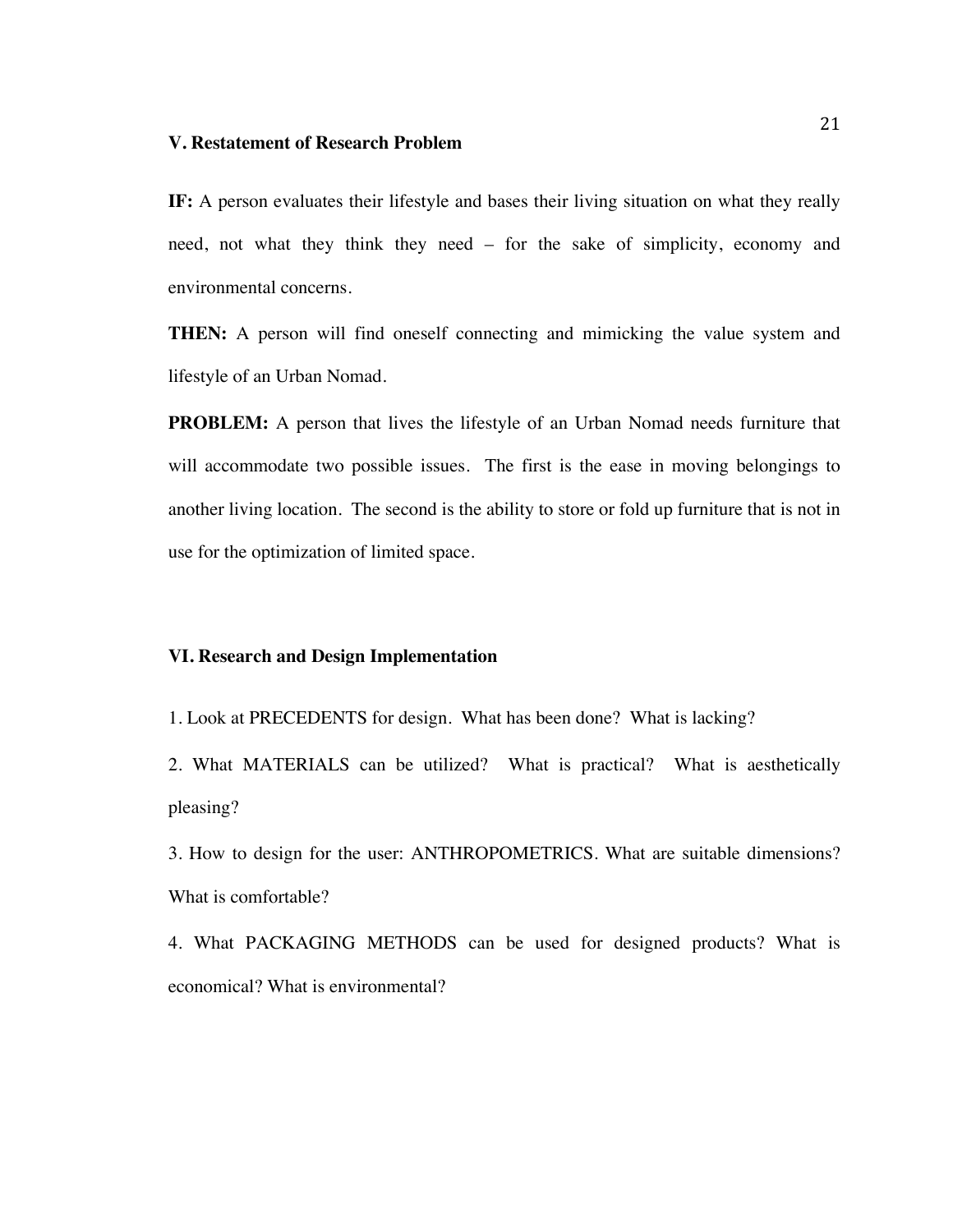#### **VII. Terms**

**Accessible** – a general term used to describe the degree to which a product, device, service, or environment is accessible to as many people as possible.

**Anthropometrics** – the science of the measurements of the various human physical traits, such as size, motion limitation, body form, mobility, strength and other similar characteristics

**Bio-based** – is a product that is made from biological [living] source, an example would be soybeans

**Biodegradable** – is a product that can be broken down by other living organisms that exit in nature.

**CNC machine** – computer numerically controlled machines are programmed and controlled by a computer so to offer very short set up times and the flexibility to run batches from one offs to several thousands

**Cradle to Cradle** – a material or product that does not end with disposal, but is rather recycled and regenerated for future use

**Cradle to Grave** – a material or product that consumes time, energy, and material to produce or manufacture with the final resting place being a landfill, incinerator, or other form of material grave.

**Eco-effective** – is the production of goods and services, which meet human needs while reducing environmental impacts.

**Environment design** – is the incorporation of anthropometrics in an approach that considers the human factors within the designed objects

**Environmental Intelligence** – 'the process of using natural resources, energy, and technology, efficiently and appropriately, in a closed-loop manufacturing cycle, to ensure that damage to the environment is avoided when bringing products for the built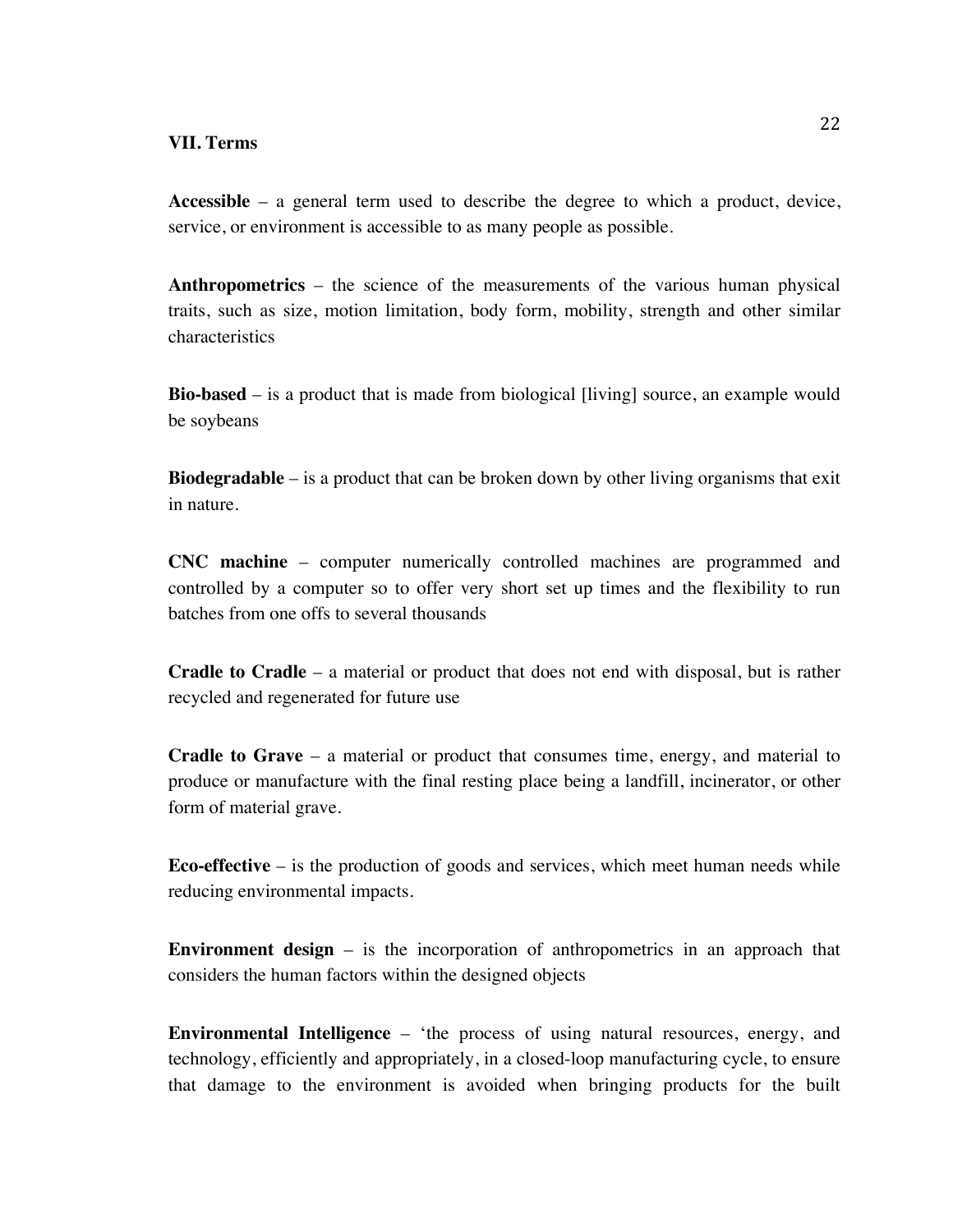environment to the market.

**Environmentally Responsible Design [ERD]** – it is a deliberate act on behalf of the environment and person's health and safety – today, tomorrow, and for future generations to come

**Ergonomic** – the applied science of equipment design to accommodate the human need

**Fabrication** – to devise, compose, frame-out, and construct

**Flat pack furniture** – a term for furniture that is shipped and purchased flat contains multiple pieces and requires assembly on behalf of the consumer

**Green design** – it is a conscious decision of choices made today directly affecting the lives of people in their environment tomorrow.

**Knock-down furniture** – a term for furniture that is shipped and purchased flat, contains multiple pieces and requires assembly on behalf of the consumer

**Lifecycle Analysis [LCI]** – an analysis that takes a look at every stage a material or product goes through which are, extraction or acquisition of the raw material, production processes, transportation/distribution, packaging, use, disposal or reuse/recycling.

**Machine –** is defined as any electronically controlled device used in fabrication and mass production as a tool to aid in the making of a designed product

**Mass production** – is the process after a design has been formulated, where it recreates the design multiple times over, providing a product for the mass

**NDA agreement** – also known as a confidentiality agreement, is a legal contract between at least two parties that outlines confidential material, knowledge, or information that the parties wish to share with one another for certain purposes, but wish to restrict access to by third parties

**Non-biodegradable** – a product does not break down in a sufficient amount of time it is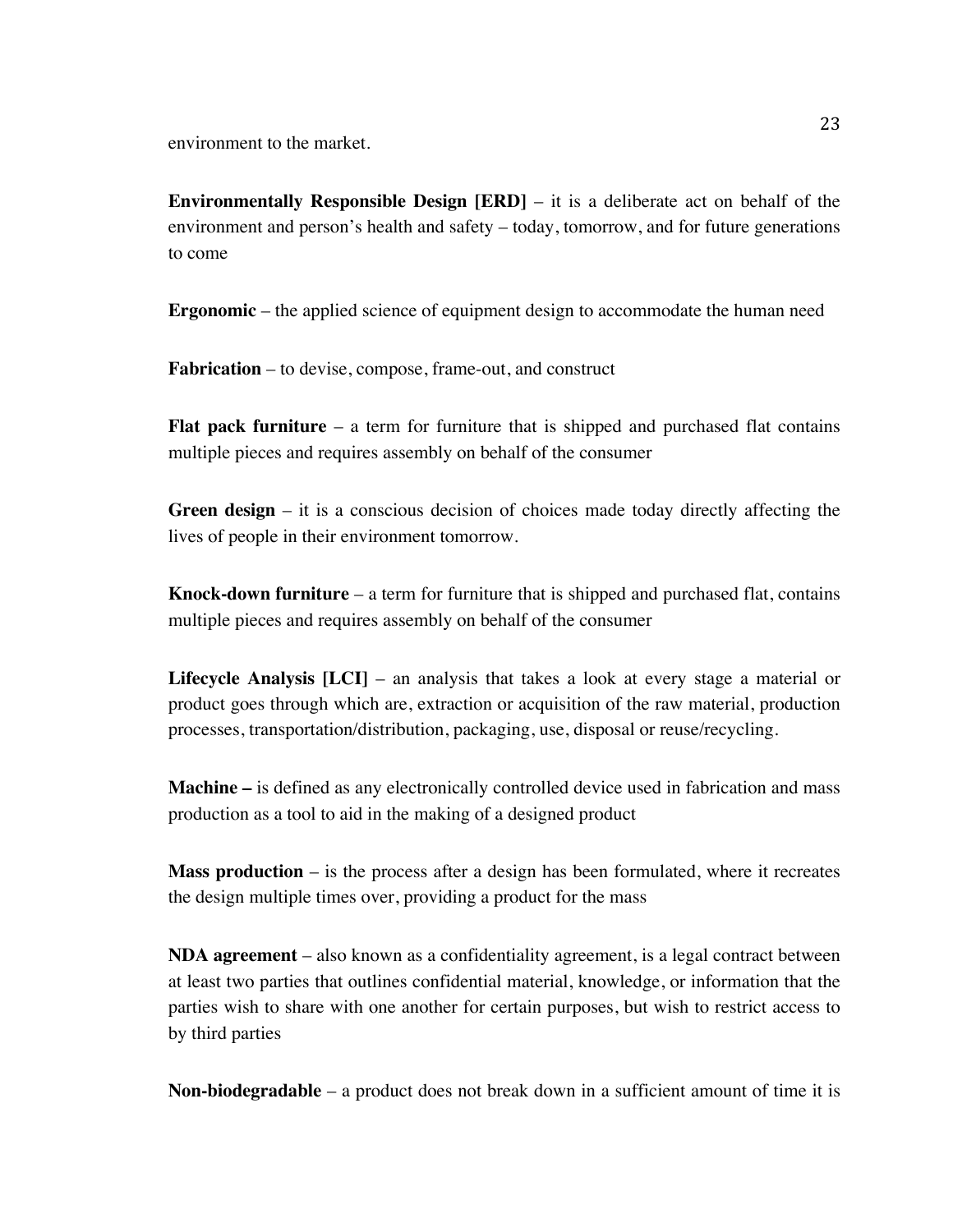considered non-biodegradable.

**Ready to assemble [RTA]** – a term for furniture that is shipped and purchased flat, contains multiple pieces and requires assembly on behalf of the consumer

**RFQ** – request for quote is a document issued when an organization wants to buy something and chooses to make the specifications available for companies to submit bids

**Sustainable design** – it is not for the 'right now' use, but rather the choices made today that will have a direct effect for future generations and the future state of the environment.

**Urban Nomad** – a young city dweller, usually aging from 20 -30 having habits of moving residential living locations at a high frequency

**Urban Nomadics movement** – a movement that started in the 1960s associated with the youth culture with ideals of living light for the sake of mobility

**Usability** – is defined by the ISO 9240 standard as 'a product's usability is determined by the efficient effectiveness and satisfaction with which a specific set of tools can deal with a specific set of tasks in a given environment.'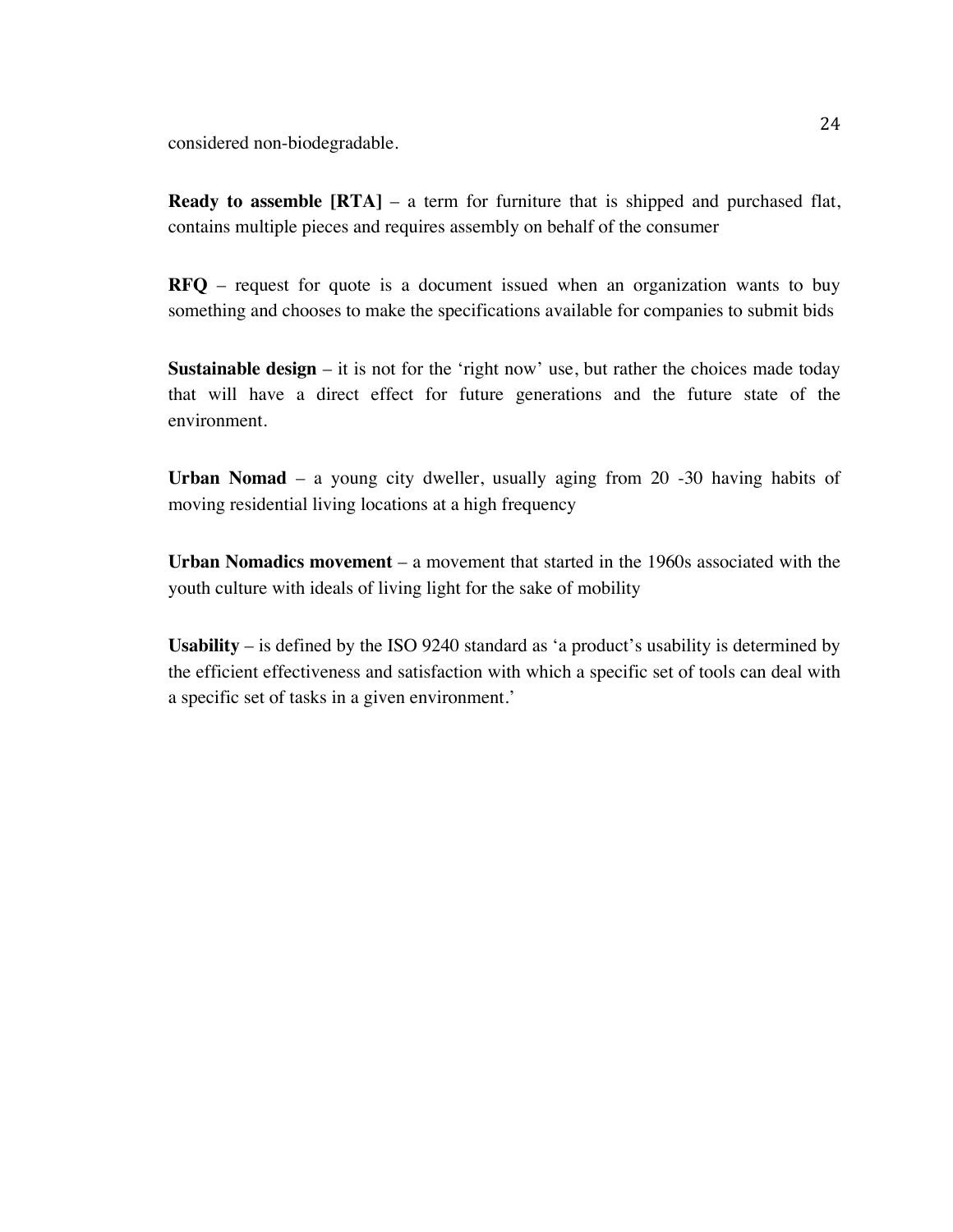## **VIII. References**

AFM Safecoat. (n.d.). Retrieved July 20, 2009, from http://www.afmsafecoat.com

Betsky, A. (1999). The art of production. Blueprint, April(160), 26-27.

Brownell, B. (2008). Transmaterial 2: A Catalog of Materials that Redefine our Physical Environment. New York: Princeton Architectural Press.

Brownell, B. (1899). Transmaterial: A Catalog of Materials that Redefine our Physical Environment. New York: Princeton Architectural Press.

Byars, M. (2001). Best Tables, Chairs, Lights. Hove: RotoVision.

Clark, M., & Thomas-Clark, J. (2001). Arts and Crafts knock-down furniture: some assembly required. Style 1900, 14(3), 15-19.

Cooper, T. (1999). Creating an economic infrastructure for sustainable product design. The Journal of Sustainable Product Design, January, 7-15.

Cramer, J. (1997). Towards innovative, more eco-efficient product design strategies. The Journal of Sustainable Product Design, April, 7-16.

Currey, M. (2009, May). Just one Word: Bioplastics. Metropolis, 112-113, 142.

Dahlstr $\tilde{A}$ Im, H. (1999). Company-specific guidelines. The Journal of Sustainable Product Design, January, 18-24.

Dechiara, J., Panero, J., & Zelnik, M. (2001). Time-Saver Standards for Interior Design and Space Planning, 2nd Edition. New York: McGraw-Hill Professional.

Dreyfuss, H. (2003). Designing for People. New York: Allworth Press.

Earth Protex - About us. (n.d.). Retrieved July 20, 2009, from http://www.hemptex.com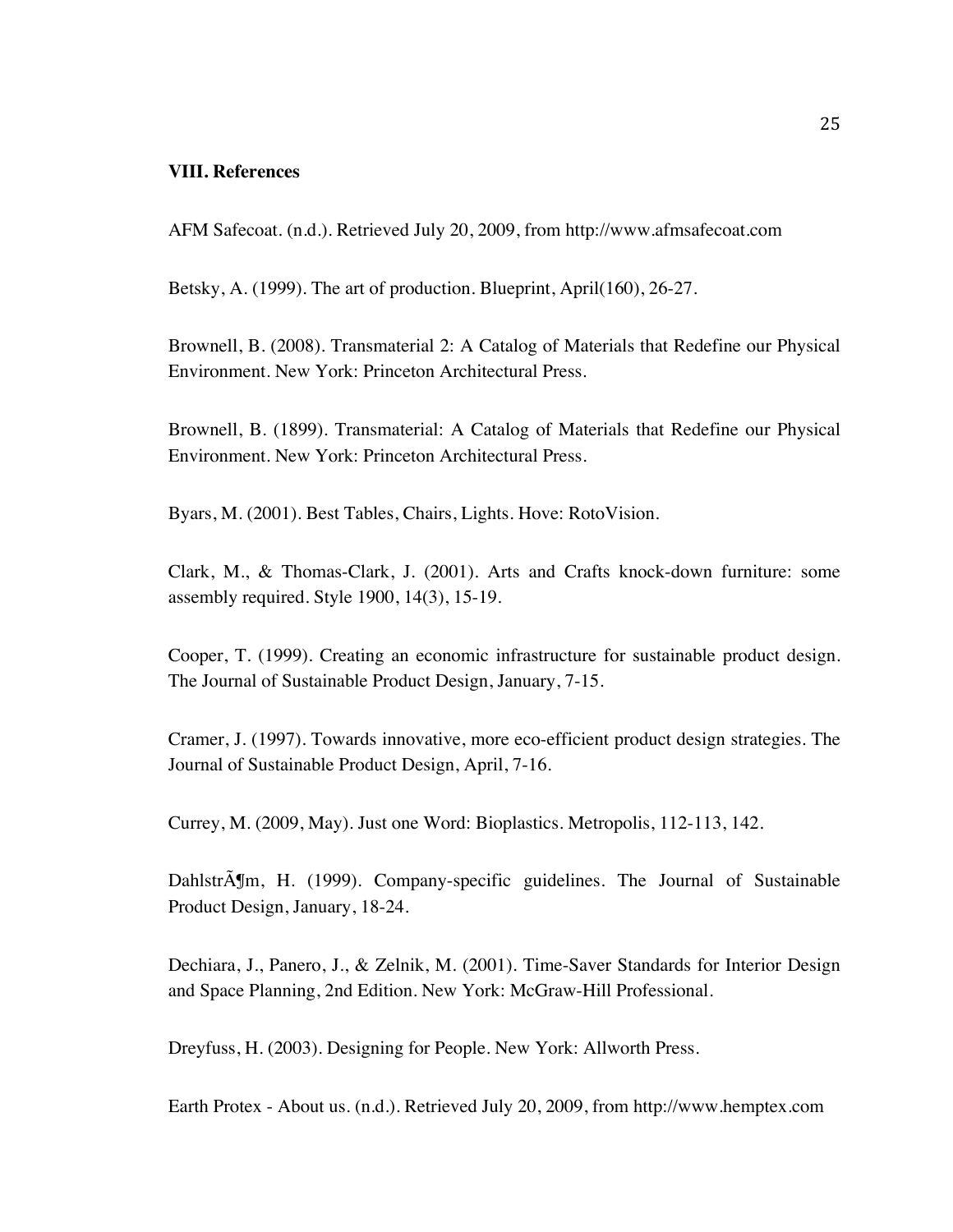Enviorn Biocomposites - Environmentally Friendly building materials. (n.d.). Retrieved July 3, 2009, from http://www.environbiocomposites.com

FOLDTEX. (n.d.). Retrieved July 3, 2009, from http://www.foldtex.com

FSC: Forest Stewardship Council. (n.d.). Retrieved July 3, 2009, from http://www.fsc.org

Fabbro, M. D. (1976). How to Build Modern Furniture. New York: Mcgraw-Hill Customer Service.

Flint, A. (2006). In Housing, Smaller is Big. American Planning Association, December, 20-24.

Frei, D. M. (1998). Eco-effective product design: the contribution of environmental management in designing sustainable products. The Journal of Sustainable Product Design, October, 16-24.

Greenberg, C. (1995). Mid-Century Modern: Furniture of the 1950s. New York: Harmony Books.

Hall, P. (2009, March 1). A Good Argument. Metropolis, 73-107, 124-125.

Hamilton, W. L. (1995, March 9). The Long... And Short of It; All the World In One Room. The New York Times, pp. 1-3.

Hansen, K. (n.d.). Population Profile of the United States. Retrieved June 9, 2009, from http://www.census.gov/population/www/pop-profile/geomob.html

Harrod, W. O. (2002). Bruno Paul's 'Typenmobel' the German Wekbund, and pragmatic modernism, 1908-1918. Studies in the decorative arts, 9(2), 33-57.

Home. (n.d.). Retrieved July 3, 2009, from http://www.yemmhart.com

Hunting, E. (n.d.). Gallery - Urban Nomads. Retrieved June 9, 2009, from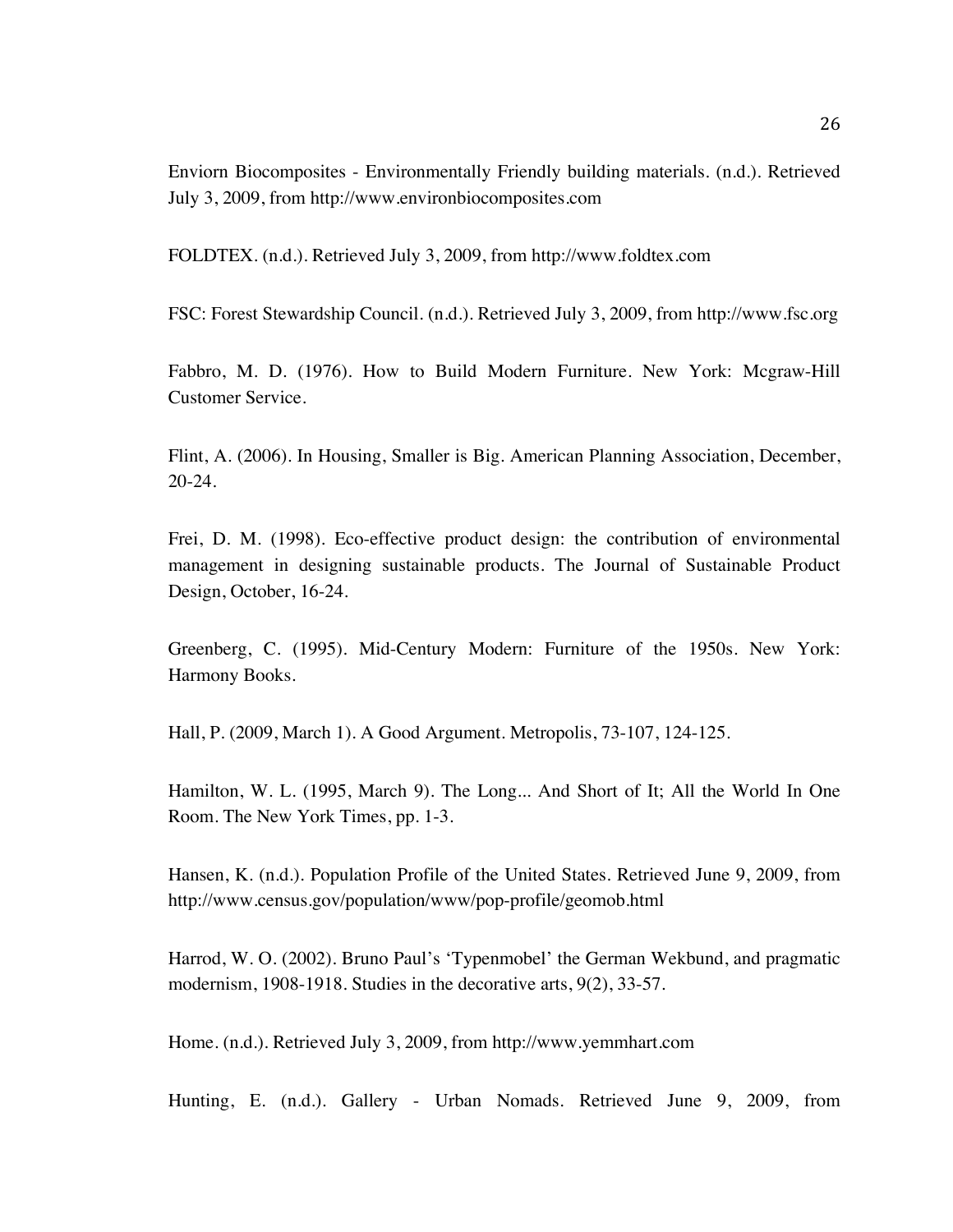http://radio.weblogs.com/0119080/stories/2003/03/11/galleryUrbanNomadics.html

Jones, L. (2008). Environmentally Responsible Design: Green and Sustainable Design for Interior Designers. New York, NY: Wiley.

Kaplan, A. (1976). The significance of anthropometrics: a review article. Industrial Design, 22(6), 51-53.

Kirei " Eco Friendly, Reclaimed & Sustainable Green Building Materials, Architectural Millwork & LEED Products. (n.d.). Retrieved July 3, 2009, from http://kireiusa.com

Koch, W. (n.d.). Americans are moving on up to smaller, smarter homes - USATODAY.com. Retrieved June 9, 2009, from http://www.usatoday.com/life/lifestyle/home/2009-03-16-small-homes\_N.htm

Lefteri, C. (2001). Plastic: Materials for Inspirational Design (Materials). Gloucester: Rockport Publishers.

Lefteri, C. (2003). Wood: Materials for Inspirational Design. Hove: RotoVision.

Lilenfeld, R. (n.d.). Welcome to The ULS Report. Retrieved July 23, 2009, from http://www.use-less-stuff.com

Liman, E., & Wilson, L. (1977). The Spacemaker Book (A Studio book). Los Angles: Studio.

Mang, K. (1979). The History of Modern Furniture. New York: Harry N Abrams.

Margolies, J. (1997, March). The Human Factor. House Beautiful, 68.

Merkel, J. (2006). Eero Saarinen and the manufacturaling model. Architectural Design, 76(1), 77-83.

Mori, T. (1998). Design and fabrication: a new integration. Harvard Design Magazine, June, 51 - 53.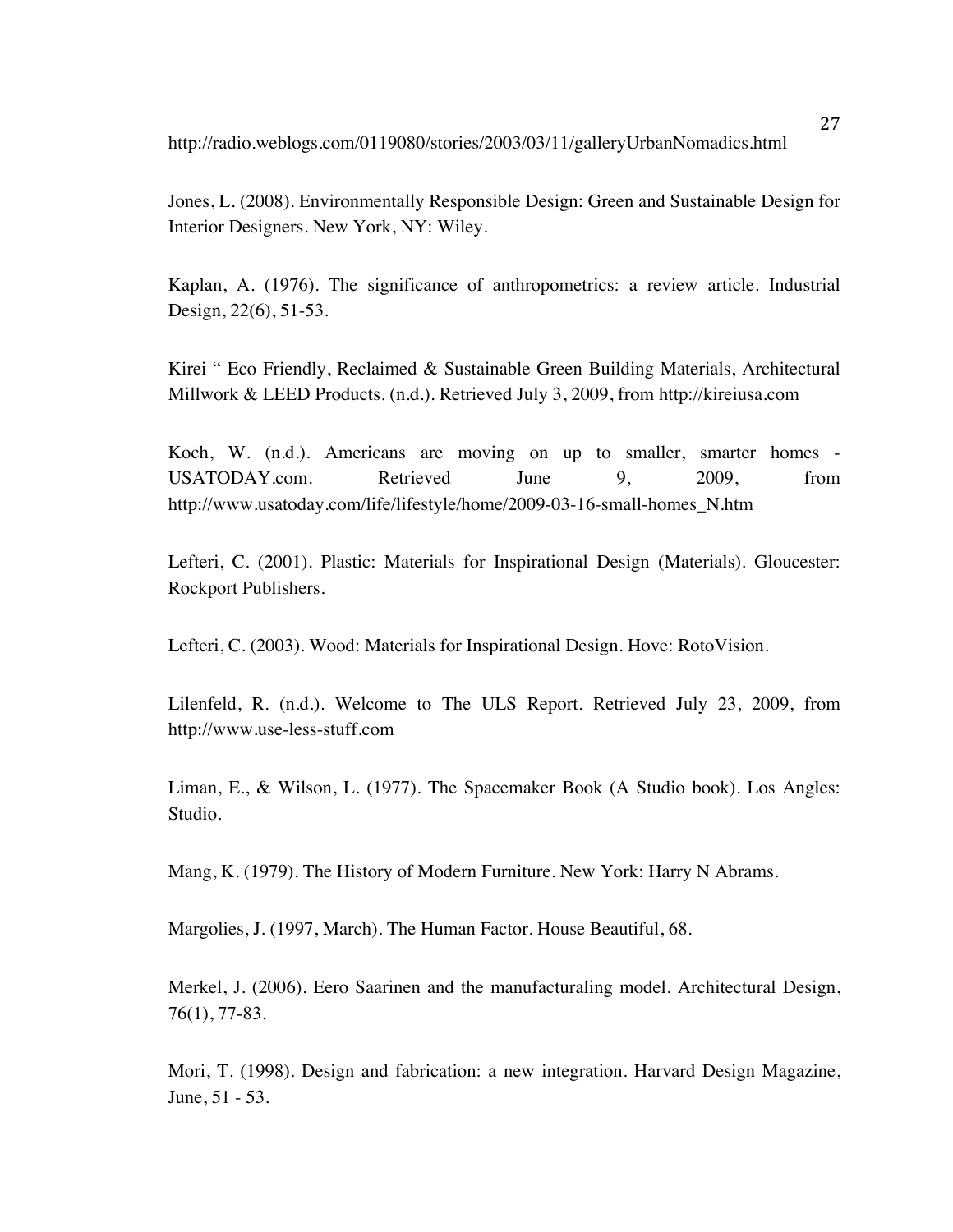NatureWorks LLC Home Page. (n.d.). Retrieved July 20, 2009, from http://www.natureworksllc.com

Nestor, J. (2009, September). An Introduction to Product Design. Dwell, 9, 100-106.

Panero, J., & Zelnik, M. (1979). Human dimension of interior space: A source book of design reference standards. London: Architectural Press.

Panero, J. (1962). Anatomy for Interior Designers. New York: Witney Library of Design.

Papanek, V. (1985). Design for the Real World: Human Ecology and Social Change. Chicago: Academy Chicago Publishers.

Parikh, A. (1994). Making the Most of Small Spaces. New York: Rizzoli International Publications.

Pilatowicz, G. (1994). Eco-Interiors: A Guide to Environmentally Conscious Interior Design. Hoboken, New Jersey: John Wiley & Sons Inc.

PureBond: Formaldehyde-free Hardwood Plywood. (n.d.). Retrieved July 3, 2009, from http://www.columbiaforestproducts.com/

Sonneveld, K. (2005). Sustainable Packaging: How do we Define and Measure It?. IAPRI Symposium, 22, 1-9.

Straw Sticks & Bricks. (n.d.). Retrieved June 29, 2009, from http://www.strawsticksandbricks.com/

Packaging Coalition. (2005, October 1). Definition of Sustainable Packaging. Sustainable Packaging Coalition, 1-9.

Sustainable Packaging Coalition. (n.d.). Retrieved July 23, 2009, from http://www.sustainablepackaging.org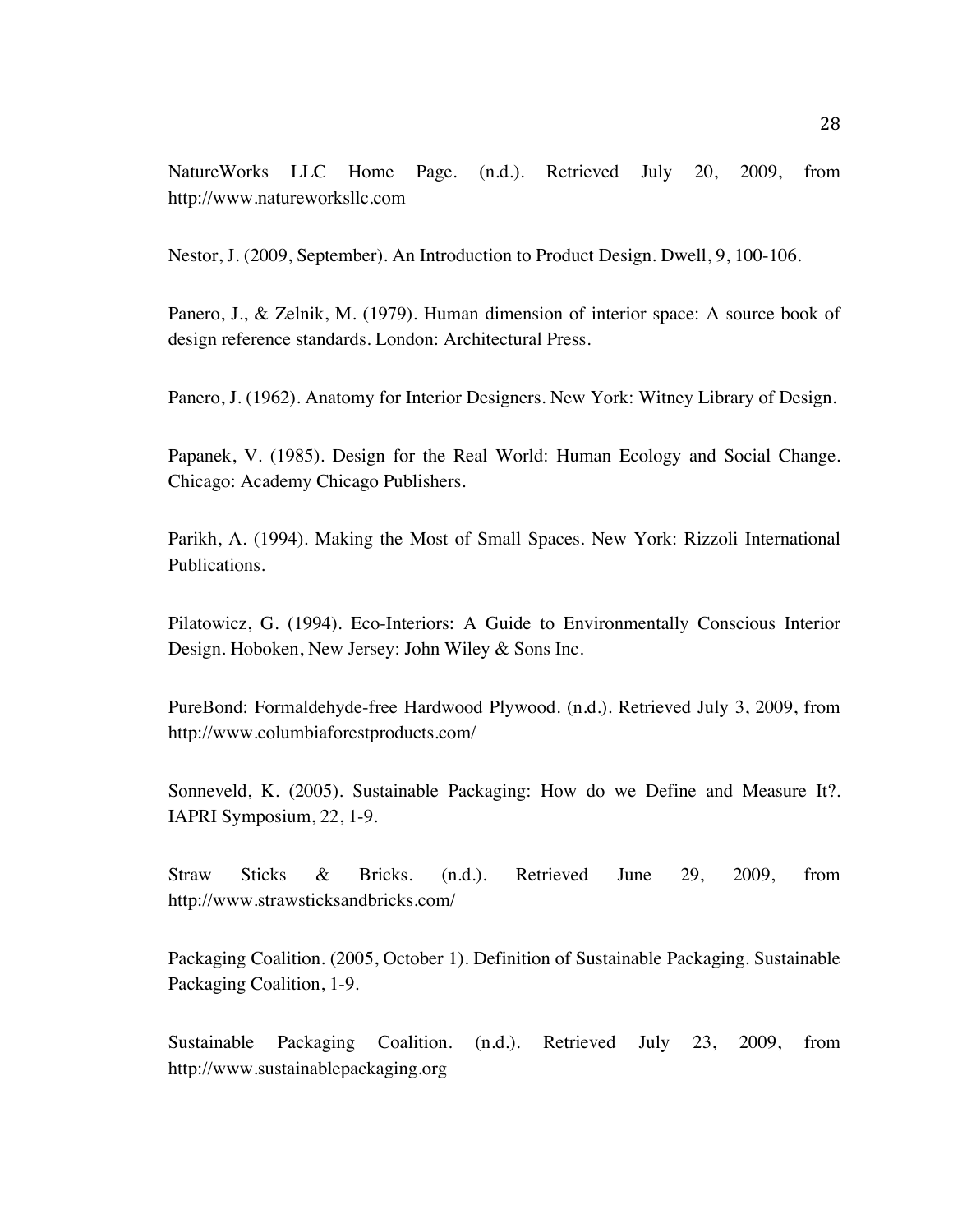The New Oases. (2008, April 12). The Economist, 4.

USGBC: U.S. Green Building Council. (n.d.). Retrieved July 13, 2009, from http://www.usgbc.org/

Walker, S. (2006). Sustainable by Design: Explorations in Theory and Practice. London: Earthscan Publications Ltd..

What is Flat Pack Furniture?. (n.d.). Retrieved June 17, 2009, from http://www.wisegeek.com/what-is-flat-pack-furniture.htm

Williams, G. (2006). The Furniture Machine. London: Victoria And Albert Museum.

Wilson, A., & Boehland, J. (2005). Small is Beautiful; U.S. House Size, Resource Use, and the Environment. Journal of Industrial Ecology, 9(1-2), 277-287.

Wooster, J. (Director) (2009, January 13). Unraveling the Mystery of Sustainability in Packaging. AIMCAL , AIMCAL, Technical Conference, Webinar.

World Environment Day 2005 - United Nations Environment Programme. (n.d.). Retrieved July 13, 2009, from http://www.unep.org/wed/2005/english/About\_WED\_2005/

Wormley, E. (1980). The Dunbar Book of Modern Furniture. Berne: Dunbar Furniture Corporation of Indiana.

X-Board. (n.d.). Retrieved July 3, 2009, from http://www.xanita.com.au/site/

Zakas, S. (1976). Furniture in 24 hours. New York, N.Y.: Collier Books.

d.e. sellers. (n.d.). Retrieved July 3, 2009, from http://www.desfurniture.com/

ecohaus, green building, interior finish supplies. (n.d.). Retrieved July 20, 2009, from http://www.ecohaus.com